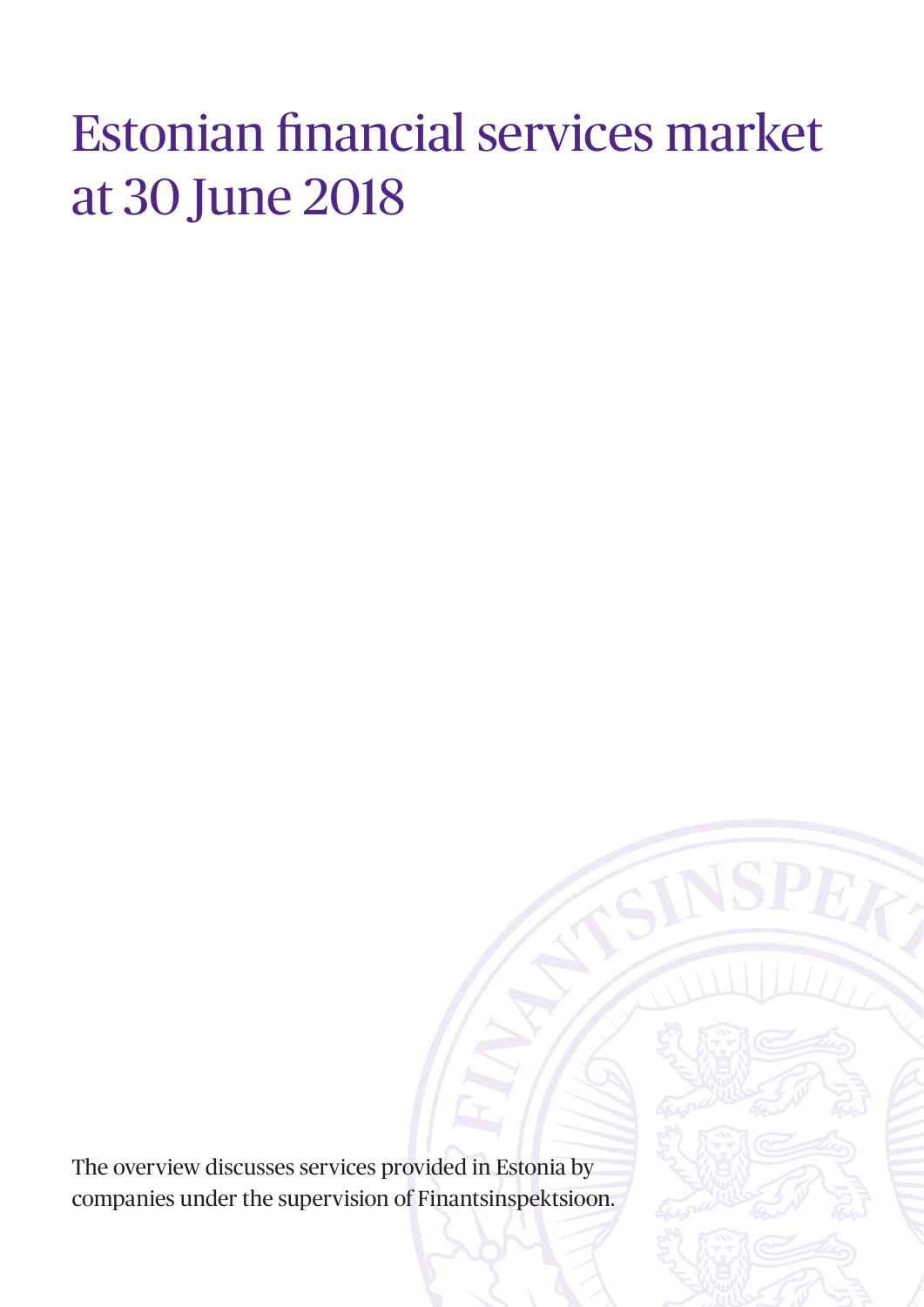# Table of contents

| $\mathbf{1}$ . | General development of the financial market | 3       |
|----------------|---------------------------------------------|---------|
| 2.             | Deposits                                    | 6       |
| 3.             | Investment and pension funds                | 9       |
| 4.             | Second pillar pension payments              | $12 \,$ |
| 5.             | Management of securities portfolios         | 13      |
| 6.             | Life insurance                              | $15\,$  |
|                | 6.1. Life insurance brokers                 | $17\,$  |
| 7.             | Non-life insurance                          | $18\,$  |
|                | 7.1. Non-life insurance brokers             | 20      |
| 8.             | Loans issued by credit institutions         | 23      |
|                | 9. Loans issued by creditors                | 27      |
|                | 9.1. Credit intermediaries                  | 29      |
| 10.            | Payment services                            | 30      |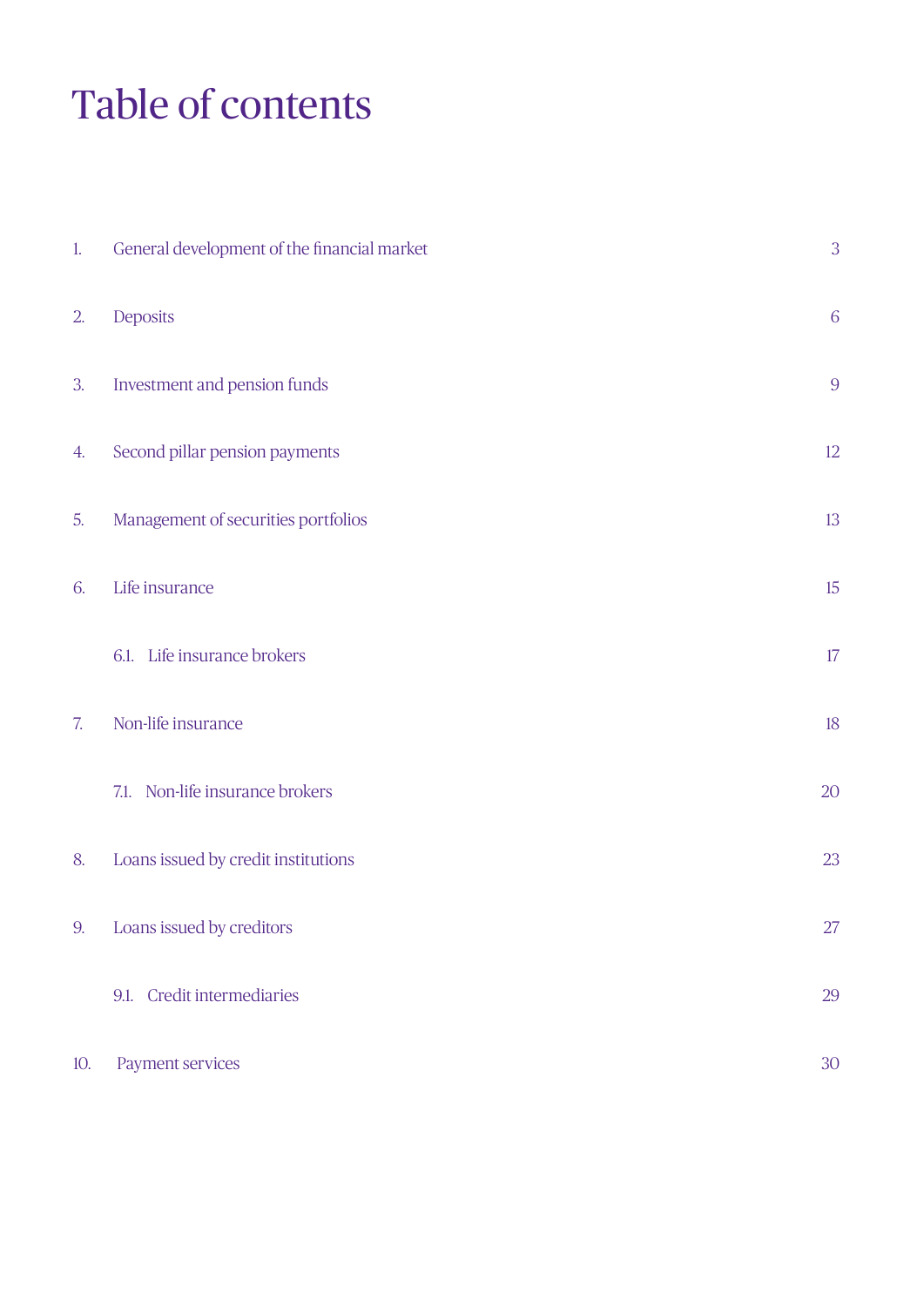# 1. General development of the financial market

The volume of most financial services increased in the first half of 2018 and the volume of consumer loans and deposits grew at an even faster pace than before.

The total balance of deposits increased by 4%, or 680 million euros in the first half of 2018. The only drivers behind the growth were demand and overnight deposits. At the same time, the balance of term and savings deposits increased by 13 million euros. As at the end of June, the volume of deposits totalled 17.8 billion euros.

The consolidated balance of the banks' loan portfolios increased by 2%, or 397 million euros in the first half year. As at the end of June, the volume of the banks' total loan portfolio amounted to 18.5 billion euros. At the same time, the consolidated balance of creditors' loan portfolio increased by 10%, or 87 million euros, amounting to 0.95 billion euros.

The volumes of investment services only increased in the funds segment. In addition to the growth of pension fund volumes (5%), the volume of assets of public real estate funds made an upsurge in the first half year (19%). Growth was also observed in investments made in foreign funds<sup>1</sup>, which increased by 6% over the year. However, the total volume of individual portfolios decreased by 12% and other investments in financial instruments by 23%.

Overall, the volume of assets placed in savings and investments oriented financial services – incl. investment and pension funds, individual portfolios, other financial instruments, term and savings deposits, and investment and other deposits – decreased by 3% in the first half of 2018 to 9.7 billion euros by the end of June (at the end of 2017, 10 billion euros). Funds held in current accounts increased by 5% over the half year, amounting to 14.9 billion euros by the end of June. Thus, the total volume of assets placed in financial services reached 24.6 billion euros in Estonia.

The volume of insurance premiums in life insurance increased by 4% and amounted to 45 million euros. The volume of insurance premiums received in non-life insurance increased by 20% and totalled 198 million euros.



## Change in the volume of main financial services over the half year

1 To avoid duplication of data, the investments of Estonian insurance undertakings and investment and pension funds have been deducted from investments made in foreign investment funds.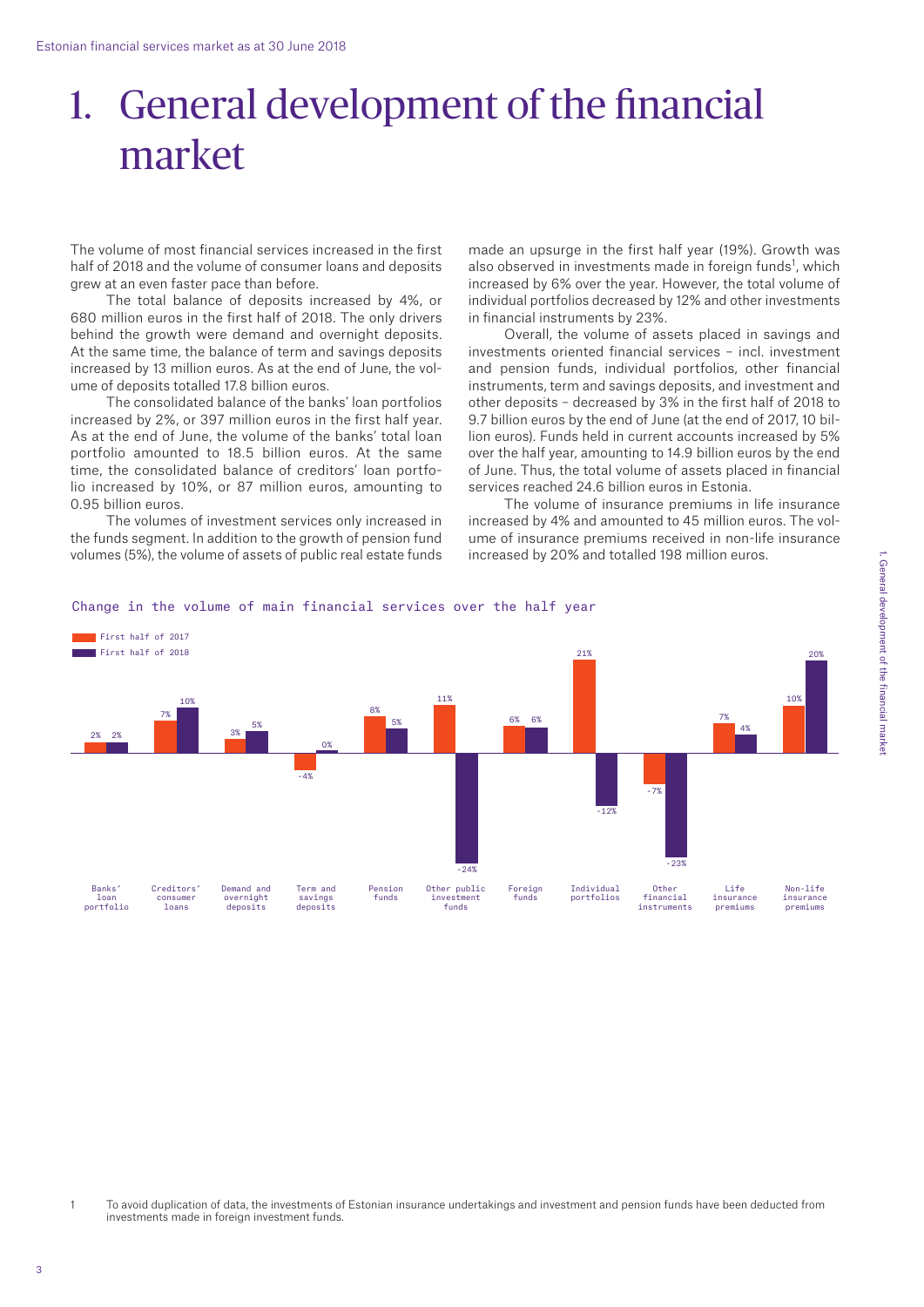Volume of investment and banking services provided by Estonian financial institutions as at the end of June 2018 (EUR mln)

| Service                               | Volume | incl. to Estonian resident private persons |                        |
|---------------------------------------|--------|--------------------------------------------|------------------------|
|                                       |        | Volume                                     | share in total service |
| Public investment funds               | 432    | $\sim$                                     |                        |
| Pension funds                         | 4,000  | 4,000                                      | 100%                   |
| Foreign funds offered in Estonia      | 637    | 101                                        | 16%                    |
| Unit-linked life insurance provisions | 255    | 255                                        | 100%                   |
| Individual portfolios                 | 557    | 96                                         | 17%                    |
| Bank loans                            | 18,510 | 8,368                                      | 45%                    |
| Creditor loans                        | 954    | $\sim$                                     | ٠                      |
| Demand and overnight deposits         | 14,920 | 5,585                                      | 37%                    |
| Term and savings deposits             | 2,799  | 1,587                                      | 57%                    |
| Investment and other deposits         | 43     | 13                                         | 30%                    |
| Other financial instruments           | 995    | 358                                        | 36%                    |

In the first half of 2018, financial assets of Estonian resident private persons exceeded their liabilities: the volume of the financial assets was 11.9 billion euros, while the balance of the financial liabilities was 9.3 billion euros at the end of June. The growth of the financial assets of Estonian resident private persons also exceeded that of their financial liabilities:

the financial assets grew by 6% in total, whereas the loans by 4% in total.

Thus, at the end of June, the net financial assets of Estonian resident private persons amounted to 2.6 billion euros, increasing by approximately 0.3 billion euros over the half year.



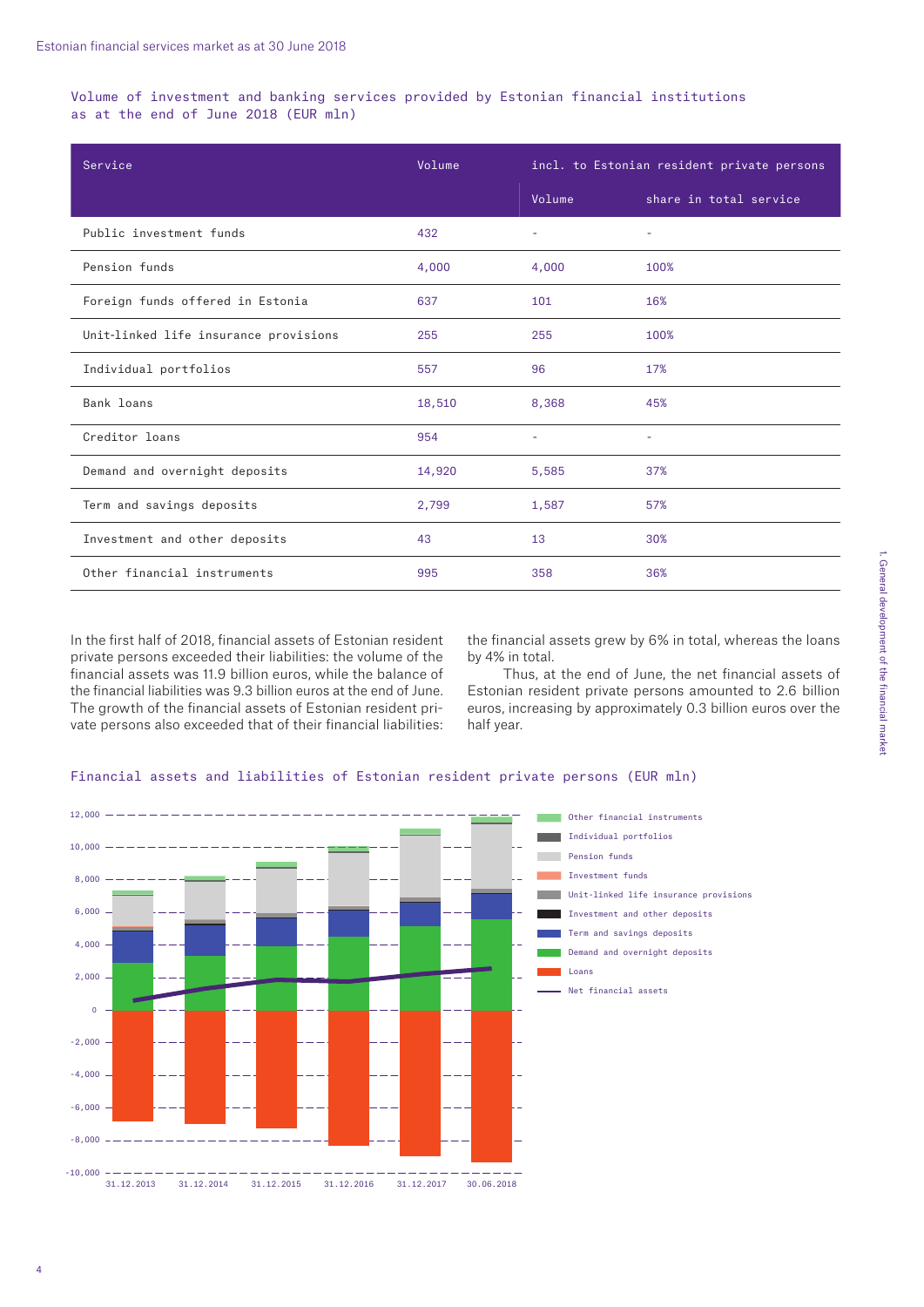As at the end of June, the average volume of assets of an Estonian resident private person was 9,016 euros and the balance of loans 7,063 euros. Hence, the average value of the net financial assets of a private person was 1,950 euros (1,693 euros at the end of 2017).



Average net financial assets of Estonian resident private persons (EUR)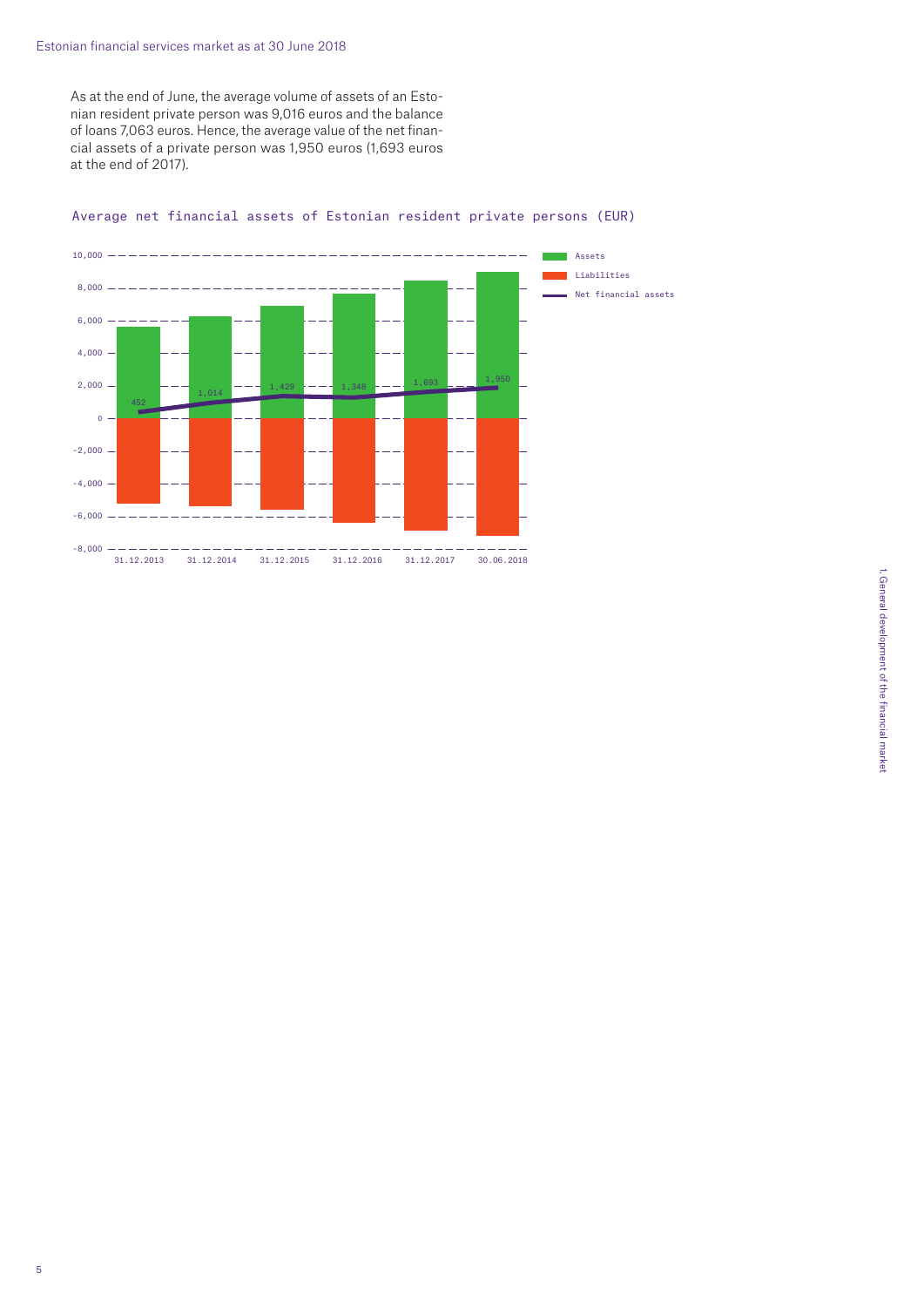# 2. Deposits<sup>2</sup>

#### **Market division:**  Swedbank **SEB Pank**

**Luminor Bank** 

| 47%    |
|--------|
| 23%    |
| $10\%$ |

**Customers:**  2,563,084 effective contracts

#### **Service volume:**  total volume of deposits 17.8 billion euros

## BALANCE OF DEPOSITS

The balance of deposits in Estonian banks increased by 4%, or 680 million euros in the first half of 2018, amounting to 17.8 billion euros by the end of June (in the first half of 2017, the growth was 1.5%, or 248 million euros). The growth rate of deposits increased primarily due to a growth in corporate deposits.

As in earlier periods, the growth was only recorded for demand and overnight deposits in the first half of 2018. Their balance increased by 684 million euros over the half year and amounted to 14.9 billion euros at the end of June. The balance of term and savings deposits did not change during the half year and totalled 2.8 billion euros at the end of June. Accordingly, only 16% of deposits were placed for a fixed term. Other deposits, including investment deposits, totalled 43 million euros.

The balance of deposits of private persons<sup>3</sup> exceeded the balance of corporate deposits, amounting to 7.8 billion euros and seven billion euros, respectively. Private persons held 44% of the total balance of deposits, a major part of which were demand and overnight deposits, amounting to 5.8 billion euros in total, or 75% of all deposits belonging to private persons. The remaining 25% comprised term and savings deposits.

40% of the balance of deposits belonged to companies<sup>4</sup>. Most of these corporate deposits, i.e. 91%, were demand and overnight deposits, totalling 6.4 billion euros; the remaining 9% were term and savings deposits.

At the end of June 2018, the balance of deposits of financial institutions<sup>5</sup> and of the government was 1.6 billion euros and 1.3 billion euros, respectively.

#### Balance of deposits (EUR mln)



- 2 The data includes deposits held with all credit institutions operating in Estonia and Estonian branches of foreign credit institutions, i.e. deposits of both Estonian residents and non-residents. The data does not include deposits opened in foreign branches of Estonian credit institutions.
- 3 Also includes non-profit associations.
- 4 Also includes state or local government companies.
- 5 Also includes insurance undertakings and pension funds.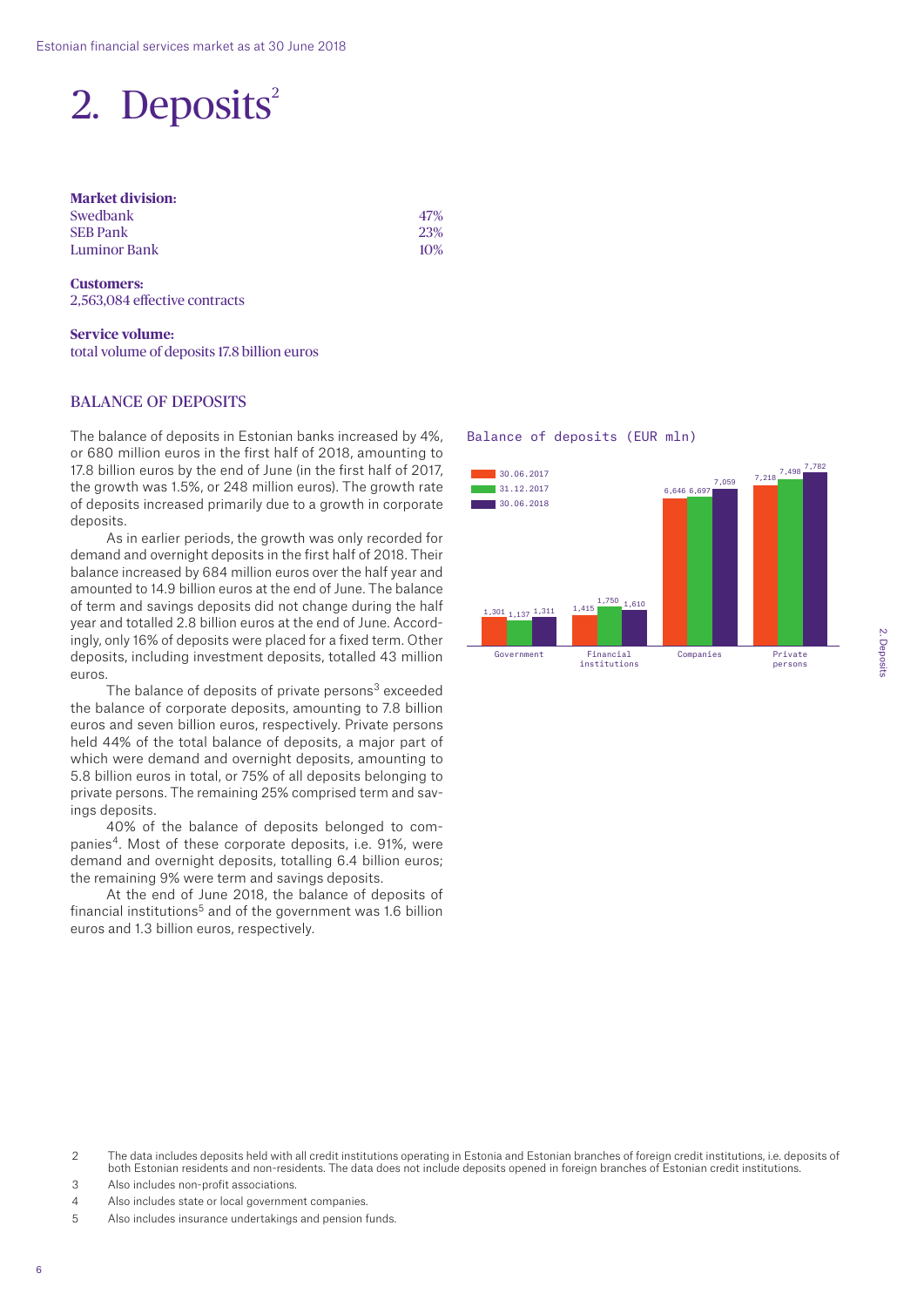# MARKET DIVISION OF BANK DEPOSITS

In the first half of 2018 the balance of deposits in Estonian banks grew mostly on account of Swedbank, whose market share increased from 46% to 47% over the year. Swedbank was followed by SEB Pank with a market share of 23%. The market share of Luminor Bank<sup>6</sup>, established as a result of the merger of Nordea and DNB Pank, decreased from 13% to 10%. However, the market share of LHV Pank increased from 6% to 9%.

The government deposit market saw the greatest change in the market shares of Swedbank and Luminor Bank. The amounts deposited with Swedbank grew over the year, which increased its market share from 20% to 31%. Swedbank was followed by SEB Pank (30%). Government funds deposited with Luminor Bank have decreased over the year, reducing its market share from 33% to 18%.

As regards the deposits of financial institutions, the greatest market share was held by LHV Pank (35%), followed by Swedbank (31%) and SEB Pank (21%).

The largest changes in the market division of corporate deposits concerned Svenska Handelsbanken Estonian Branch and SEB Pank, whose market shares increased from 0% to 2% and from 20% to 22% over the year, respectively. The largest market share was still held by Swedbank (45%), followed by SEB Pank (22%) and Luminor Bank (12%).

The market for private person deposits continued to be stable. More than one half of the market (55%) belonged to



Market division of deposits as at the end of June 2018 (end of June 2017 in brackets)

Swedbank, followed by SEB Pank (23%) and Luminor Bank  $(7%)$ 

Deposits of private persons considerably increased in Inbank, i.e. by nearly 75% over the half year, as a result of which the market share of Inbank grew from 1% to 2%.

Market division of deposits of financial institutions as at the end of June 2018



#### Market division of government deposits as at the end of June 2018 (end of June 2017 in brackets)

6 Luminor Bank was established as a result of the merger of Nordea and DNB Pank in the second half of 2017.

OP Corporate Bank plc Estonia branch 3% (2%)

 $\mathsf{L}_{\mathsf{Coop}}$  Pank 2% (2%)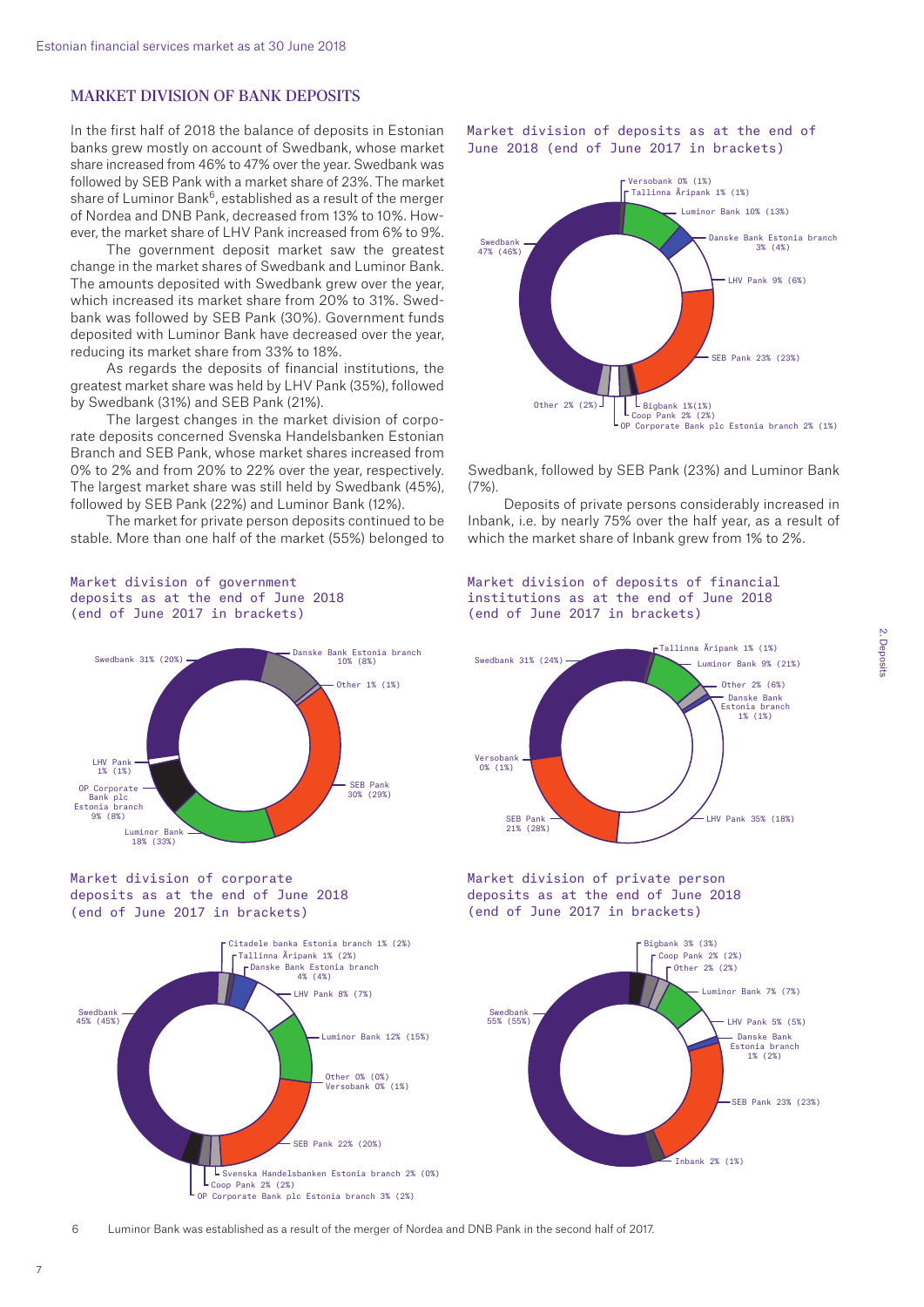Term deposits of private persons have recently moved more to smaller banks that provide higher deposit interest rates. For example, the market share of Inbank in term deposits of private persons has increased from 0% to 7% and the market

Division of term deposits of private persons between banks

|                               |      | 30.06.2015 30.06.2018 |
|-------------------------------|------|-----------------------|
| Swedbank                      | 47%  | 41%                   |
| SEB Pank                      | 15%  | 16%                   |
| Bigbank                       | 8%   | 12%                   |
| Luminor Bank*                 | 12%  | 10%                   |
| Inbank                        | 0%   | 7%                    |
| Coop Pank*                    | 4%   | 7%                    |
| LHV Pank                      | 5%   | 3%                    |
| Tallinna Äripank              | 1%   | 2%                    |
| Citadele banka Estonia branch | 1%   | 2%                    |
| Danske Bank Estonia branch    | 5%   | 1%                    |
| Versobank                     | 1%   |                       |
| Total                         | 100% | 100%                  |

Note: \*In the case of Luminor Bank and Coop Pank, the data of their predecessors has been used in the 30.06.2015 column.

# NUMBER AND SIZE OF DEPOSITS

The number of deposit contracts decreased in the first half of 2018: in the event of demand and overnight deposits by about 7,300, in the event of term and savings deposits by 4,600 and in the event of other deposits by 4,100.

The number of effective deposit contracts<sup>7</sup> as at the end of June 2018:

| $\bullet$ | Demand and overnight deposits | 2.161.000 |
|-----------|-------------------------------|-----------|
|           | incl. private person deposits | 1,916,000 |
| $\bullet$ | Term and savings deposits     | 396,000   |
|           | incl. private person deposits | 390,000   |
| $\bullet$ | Investment and other deposits | 6,300     |
|           | incl. private person deposits | 5,000     |

The average amount of demand and overnight deposits of private persons at the end of June 2018 was 3,038 euros (2,876 euros at the end of 2017), that of term and savings deposits was 4,990 euros (4,921 euros at the end of 2017) and that of investment and other deposits 3,148 euros (4,193 euros at the end of 2017).

share of Bigbank from 8% to 12% over the last three years. At the same time, the market share of Swedbank has decreased from 47% to 41%.





Average balance of deposits of private persons (EUR)



2. Deposits 2. Deposits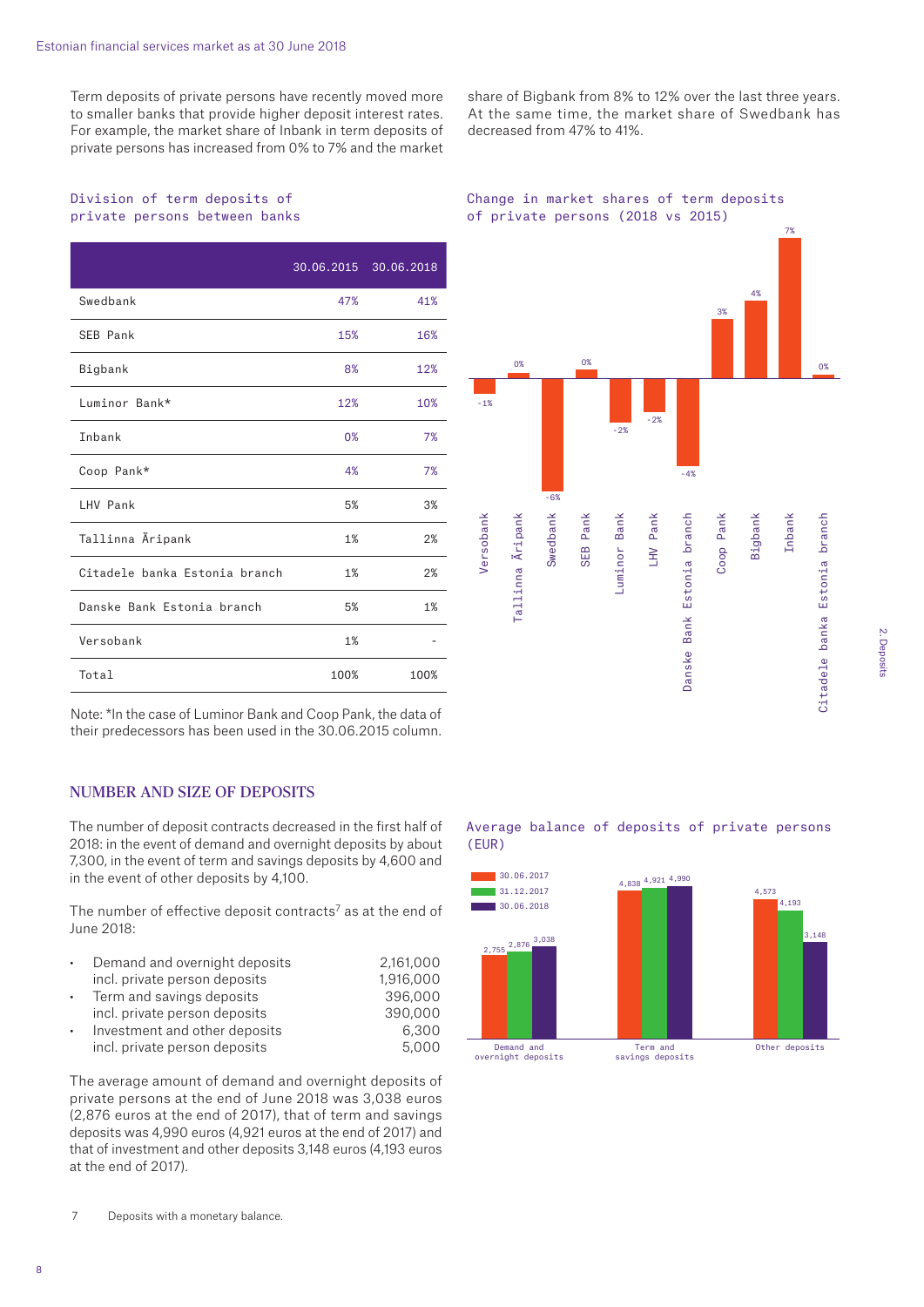# 3. Investment and pension funds $s^*$

**Market division:**  Swedbank Investeerimisfondid 42% LHV Varahaldus 26% SEB Varahaldus 17%

### **Total number of unit holders:**  792,441 effective contracts

**Service volume:**  total volume of funds 4.4 billion euros

## VOLUME OF ASSETS OF FUNDS<sup>9</sup>

The volume of assets of public investment funds<sup>10</sup>, including pension funds, totalled 4.4 billion euros at the end of June 2018, having increased by 1%, or 64 million euros, over the half year. The volume of assets grew by 311 million euros in the first half of the last year.

The volume of assets of equity funds<sup>11</sup> decreased by 170 million euros over the half year and amounted to 245 million euros at the end of June this year. The decrease in the volume was significantly affected by the transfer of Trigon Uus Euroopa Fond, the equity fund managed by AS Trigon Asset Management, to Luxembourg.

The decrease of the volume of assets of equity funds was compensated by the continuing growth of the volume of assets of mandatory pension funds. The volume of assets of mandatory pension funds increased by 200 million euros, amounting to 3.8 billion euros at the end of June. At the same time, the volume of assets of public real estate funds grew by 30 million euros and amounted to 187 million euros.

The largest fund type continued to be mandatory pension funds, which made up 87% of the volume of the public fund sector assets. Equity funds ranked second (6%) and public real estate funds ranked third (4%). Voluntary pension funds held 3% of the total volume of the assets of public funds.

#### Market value of public fund investments (EUR mln)



8 The investment fund data includes all customers of public investment funds registered in Estonia, including foreign customers.

9 The volume of assets is shown in the market value.

10 Public investment funds include undertakings for collective investment in transferable securities (UCITS), alternative funds and pension funds. The scope of financial supervision and related reporting obligations applied to fund management companies which have declared themselves small fund managers under the Investment Funds Act, which entered into force at the beginning of 2017, is limited and therefore they are not included in this overview.

11 Local equity funds also include funds of funds and mixed funds

.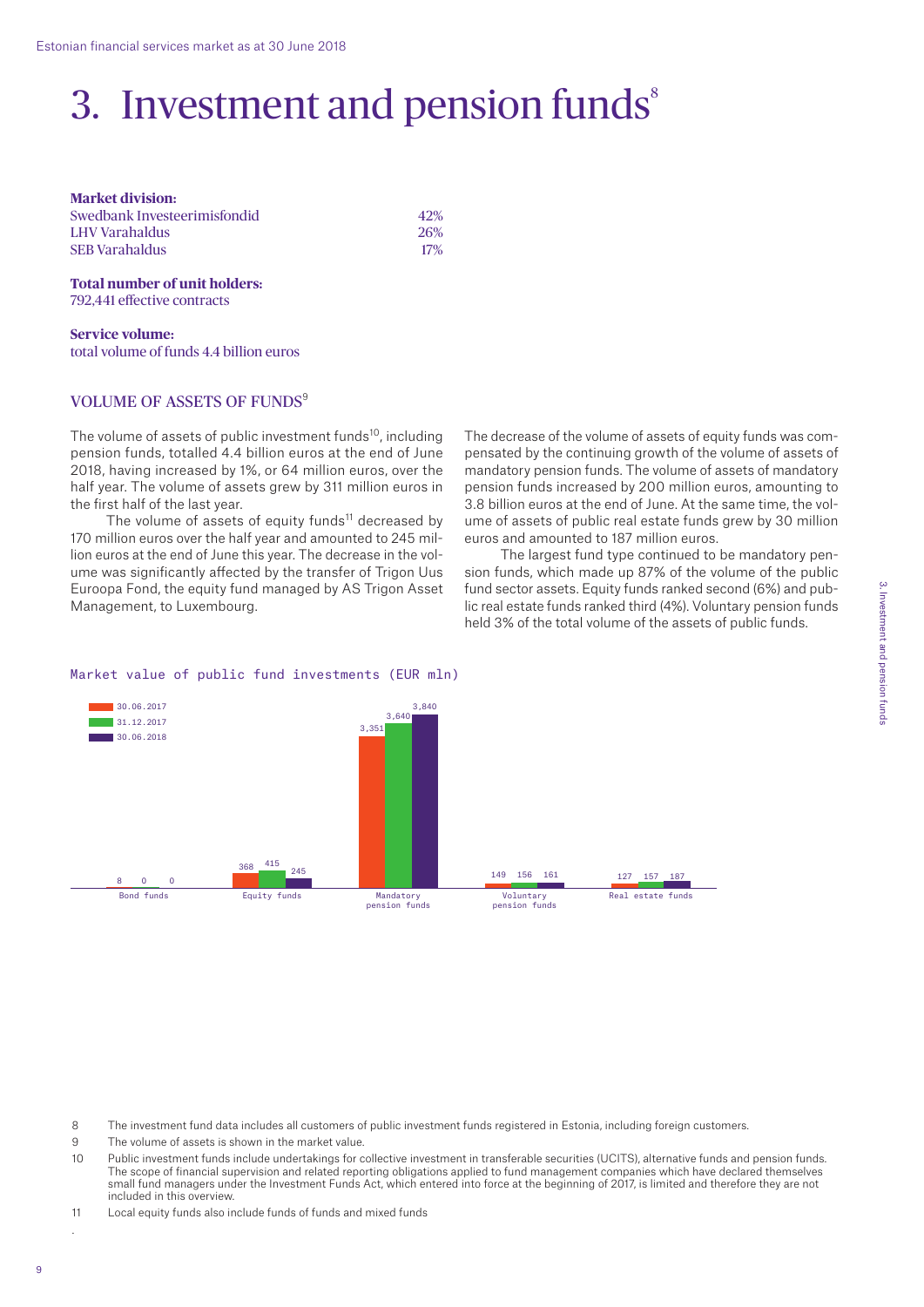#### UNIT HOLDERS OF FUNDS

The number of contracts with unit holders<sup>12</sup> in Estonian public funds increased by 9,431 over the year, reaching 792,441 by the end of June<sup>13</sup>. This concerned mandatory pension funds and real estate funds, where the number of contracts increased by 8,476 and 1,735, respectively.

In other types of funds, however, the number of unit holders has decreased, the respective figures being 401 for equity funds and 362 for voluntary pension funds. There are no more bond funds in Estonia.

Consequently, the largest fund type among public funds by the number of contracts was mandatory pension funds (737,353 contracts), followed by voluntary pension funds (44,703), equity funds (7,641) and public real estate funds (2,744).

# Number of contracts with unit holders in public funds



### FUND MANAGEMENT COMPANIES<sup>14</sup>

The market share of Trigon Asset Management decreased the most on the market of fund services, i.e. from 3% to 1% over the year. The share of Swedbank Investeerimisfondid holding the largest market share grew even more, i.e. from 41% to 42%. 26% of the market for public funds belonged to LHV Varahaldus and 17% to SEB Varahaldus.

Market division of fund services as at the end of June 2018 (end of June 2017 in brackets)



13 The number of unit holders also includes non-residents.

<sup>12</sup> It is important to note that many persons make investments through several investment or pension funds and hence the actual number of persons investing through funds is smaller than the number of contracts.

<sup>14</sup> The market shares of fund management companies have been calculated on the basis of the assets of public investment funds registered in Estonia.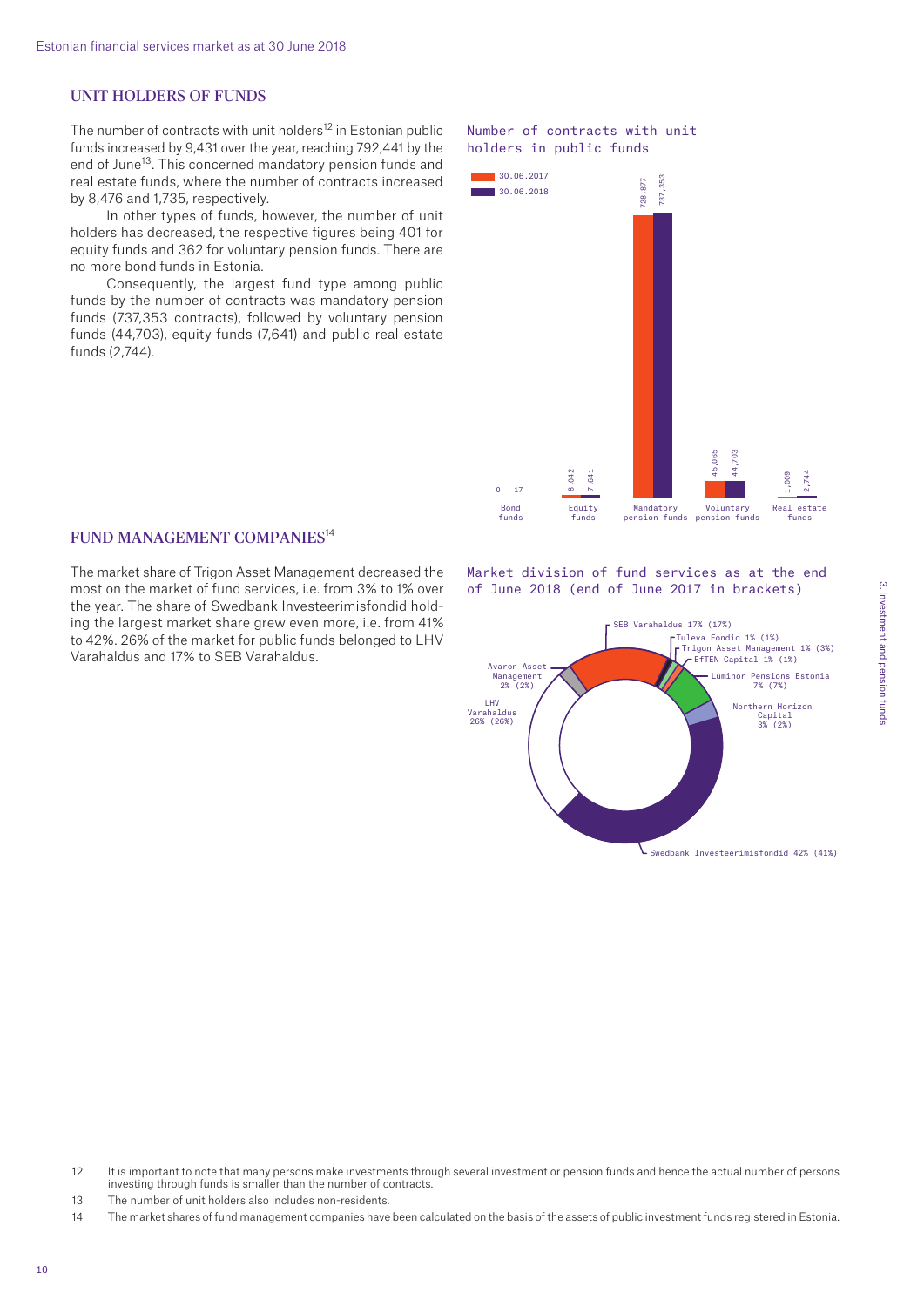The first half year saw a redistribution on the equity funds market caused by the fact the Trigon Uus Euroopa Fond left the Estonian market. As a result, the market share of Trigon Asset Management decreased from 34% to 7% in comparison with the period the year before. At the same time, Swedbank Investeerimisfondid and Avaron Asset Management increased their market shares from 43% to 58% and from 22% to 34%, respectively. Thus, Swedbank Investeerimisfondid again became the largest fund management company.

The market division of mandatory pension funds has not changed. The largest market share continues to be held by Swedbank Investeerimisfondid (42%). At the end of June, 30% of the total assets of pension funds belonged to LHV Varahaldus and 19% to SEB Varahaldus.

In the market of voluntary pension funds, the largest market share (55%) as at the end of June was held by Swedbank Investeerimisfondid, followed by SEB Varahaldus (25%).

There were only two fund management companies active on the market of public real estate funds – Northern Horizon Capital (75%) and EfTEN Capital (25%).

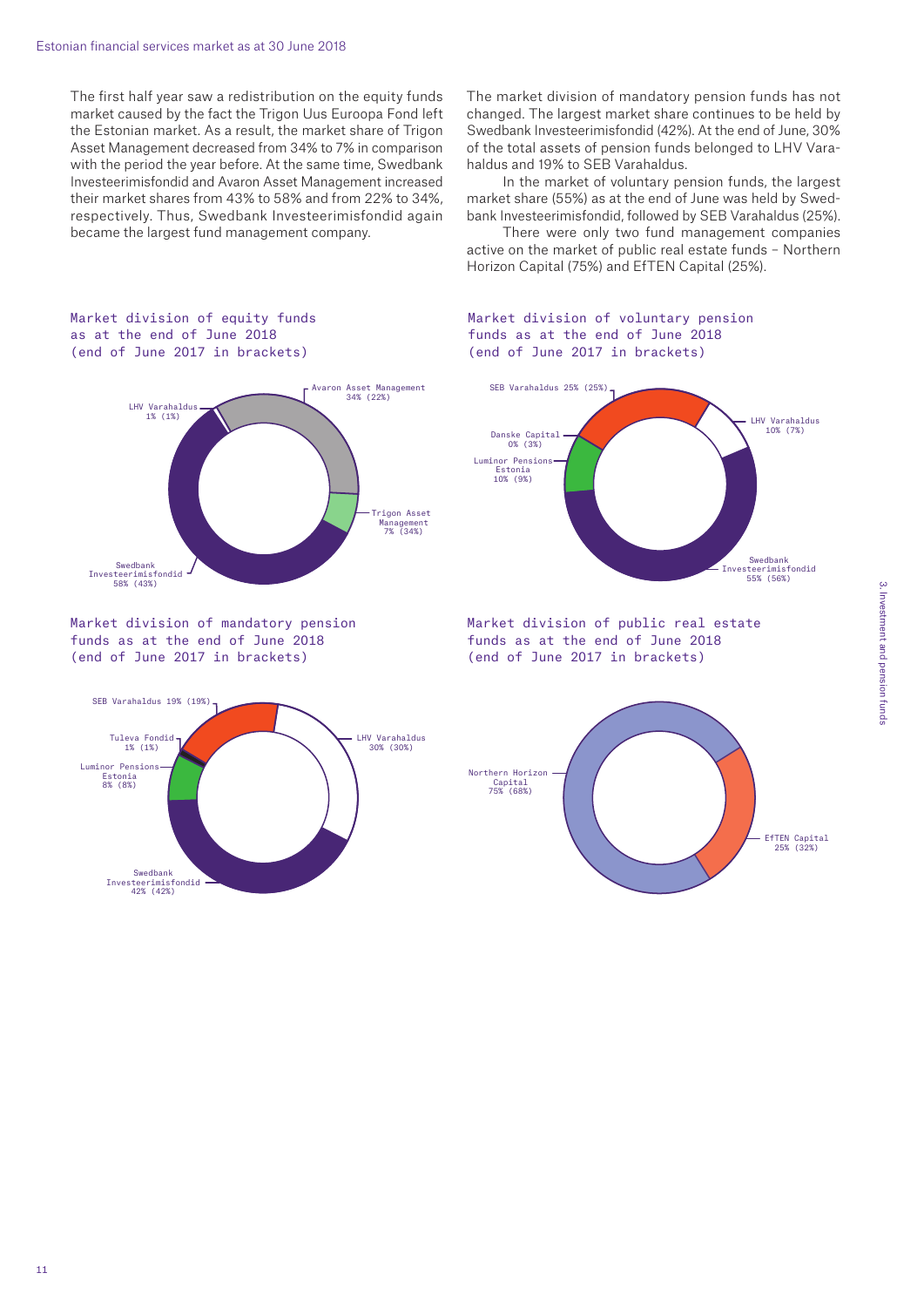# 4. Second pillar pension payments

According to the Estonian Central Securities Depository, as at the end of June 2018, there were 38,681 people entitled to second pillar pension payments, which is 3,857 people more than the year before. Of these people, 37% were men and 63% were women. The division of second pillar pension payments has remained stable.

At the end of June, the share of people who had signed pension contracts<sup>15</sup> was approximately 16% of those entitled to payments. Of those entitled to second pillar pension payments, 38% received only funded pension<sup>16</sup> payments as at the end June. Payments through funds and lump sum payments<sup>17</sup> were received by 10% and only lump sum payments by 15% of those entitled to payments. The remaining 21% of the people entitled to second pillar pension payments had not requested it.

Of life insurance undertakings, the largest market share on the second pension pillar market belonged to Compensa Life Vienna Insurance Group (63%).

Division of old-age pensioners who have joined the second pension pillar by type of payment as at the end of June 2018 (end of June 2017 in brackets)



Market division of insurance undertakings by number of second pension pillar contracts as at the end of June 2018 (end of June 2017 in brackets)



- 15 A pension contract is an insurance contract entered into between a unit holder and a life insurance undertaking, based on which the insurance undertaking shall make pension payments until the death of the person who concluded the contract.
- 16 Funded pension is a scheme agreed between a unit holder and the management company of a pension fund, under which regular payments from the pension fund are made to the unit holder during a specified time.

17 Lump sum payments are payments withdrawn all at once from the pension fund.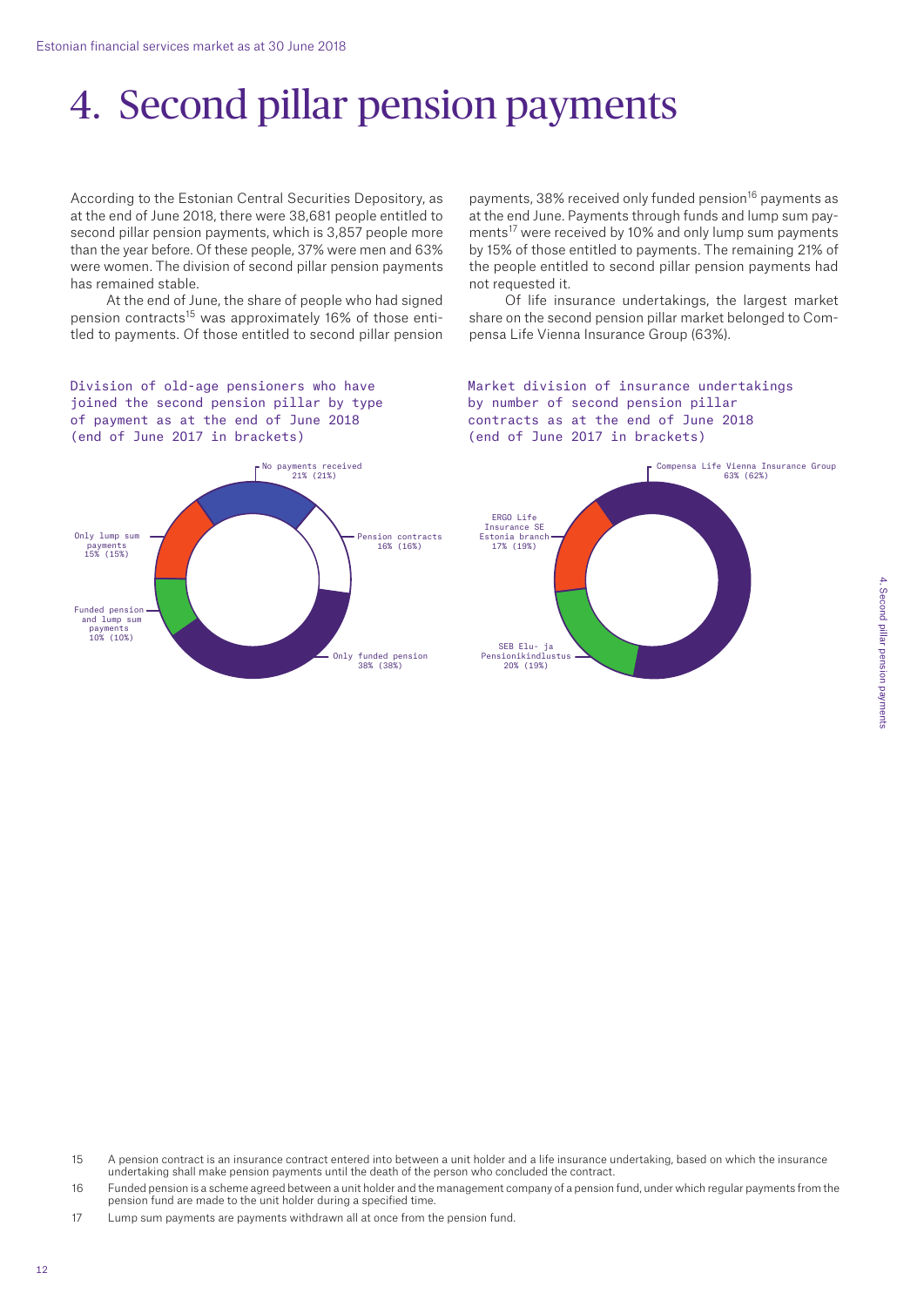# 5. Management of securities portfolios<sup>18</sup>

#### **Market division:**  Swedbank grupp 63% SEB Bank 11% LHV Pank 11%

#### **Service volume:**

total volume of portfolios 557 million euros

# VOLUME OF PORTFOLIOS

Portfolio management services are provided by fund management companies, banks and investment firms. In the first half of 2018, the total volume of portfolios decreased by 12% and amounted to 557 million euros (662 million euros the year before).

The volume of portfolios managed by banks decreased from 459 million euros to 392 million euros and the volume of customer portfolios managed by fund management companies decreased from 143 million euros to 118 million euros. However, the volume of portfolios managed by investment firms increased from 29 million euros to 46 million euros. The main driver behind the growth was the fact that AS Kawe Kapital was recognised under the category of investment firms. The company, which had previously operated on the basis of the authorisation of the fund management company, obtained the authorisation of an investment firm in spring.

## CUSTOMERS OF PORTFOLIO MANAGEMENT SERVICES

At the end of June, the majority share of combined customer portfolios belonged to Estonian residents: approximately 90%, i.e. 498 million euros (572 million euros the year before) of the total volume. Of this amount, 282 million euros belonged to financial institutions, 118 million euros to companies, 96 million euros to private persons<sup>19</sup> and three million euros to the government.

#### Portfolio volumes (EUR mln)



Total volume of individual portfolios by residence (EUR mln)



- 18 The data for portfolio management includes all market participants in Estonia providing this service, incl. advisory services. Their customers may be from Estonia or foreign countries.
- 19 Financial institutions include insurance undertakings, pension funds, credit institutions and other financial institutions. Companies also include state or local government companies. Private persons also include non-profit associations. Government also means national social assistance funds.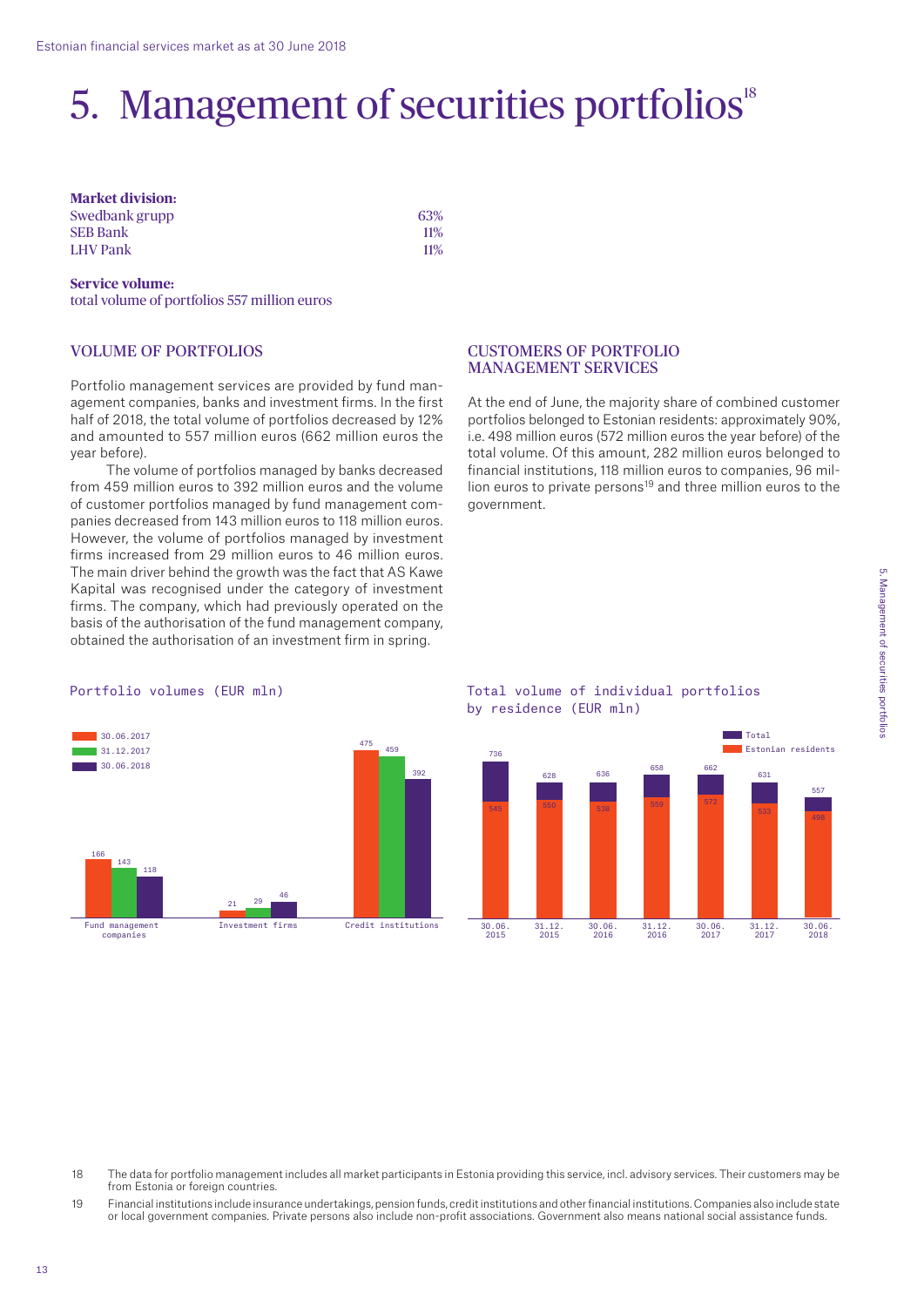# PORTFOLIO MANAGERS

Compared to the period the year before, the portfolio management market saw significant changes in the second half of 2017 when SEB Varahaldus exited the business of institutional portfolio management and Swedbank Investeerimisfondid increased its business volumes.

At the end of June 2018, the largest share in the market of portfolio management (43%) belonged to Swedbank Group companies. The market share of SEB Pank and LHV Pank was 11%.

Market division of portfolio management by service providers as at the end of June 2018 (end of June 2017 in brackets)



Market division of portfolio management by credit institutions as at the end of June 2018 (end of June 2017 in brackets)



As regards fund management companies, the largest portfolio management volume belonged to Swedbank Investeerimisfondid whose market share grew from 19% to 95% year-onyear by the end of June. Avaron Asset Management held 4% and Limestone Platform 1% of the market of fund management companies.

The largest portfolio among banks is managed by Swedbank, which held 61% of the market at the end of June. Swedbank was followed by LHV Pank and SEB Pank, both of them with 15% of the market.

Market division of portfolio management by fund management companies as at the end of June 2018 (end of June 2017 in brackets)

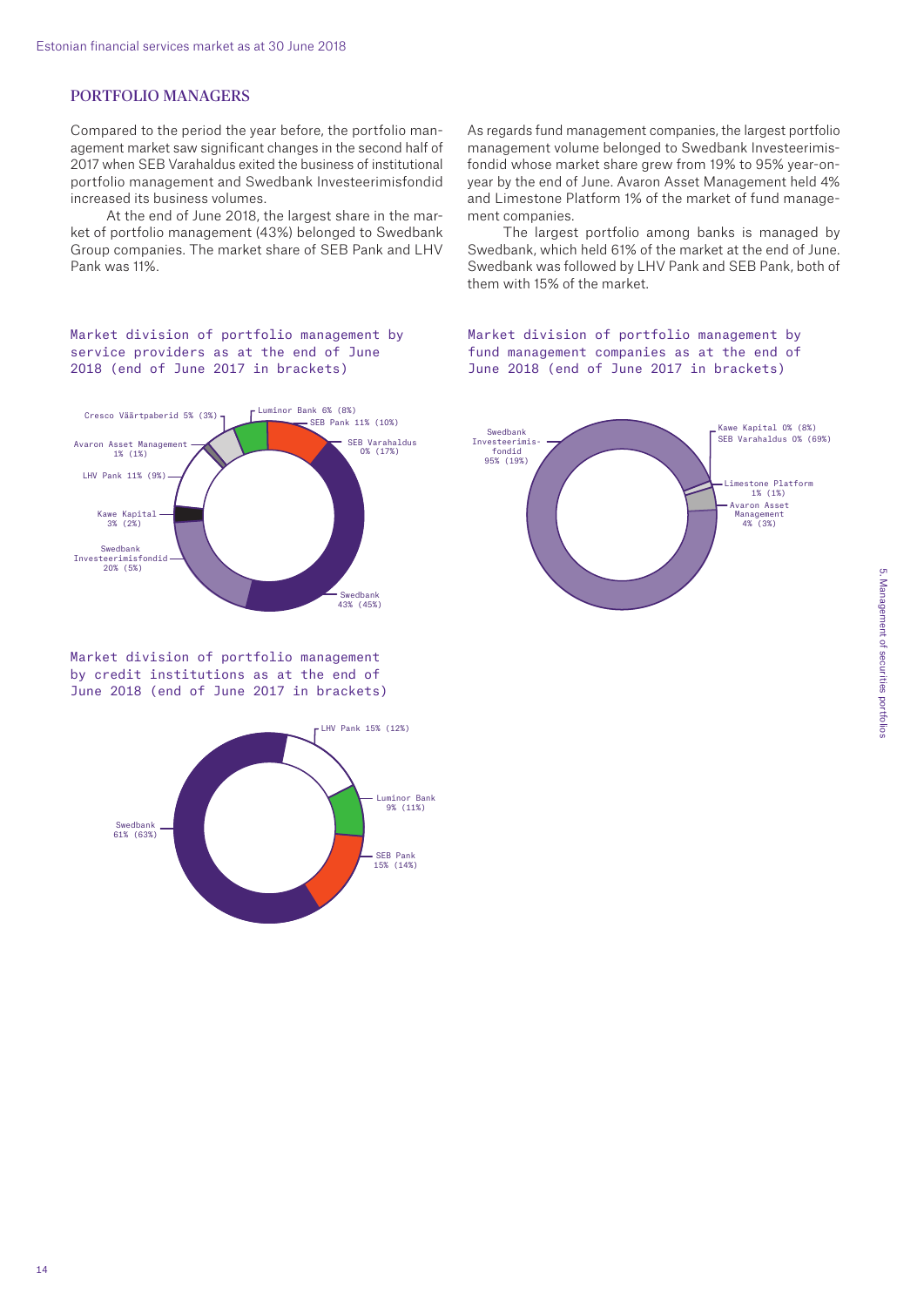# 6. Life insurance

| <b>Market division:</b>                 |     |
|-----------------------------------------|-----|
| Swedbank Life Insurance SE              | 41% |
| SEB Elu- ja Pensionikindlustus          | 26% |
| Compensa Life Vienna Insurance Group SE | 19% |

#### **Service volume:**

in the first half of 2018, the collected insurance premiums amounted to 45 million euros

# INSURANCE PREMIUMS

In the first half of 2018, life insurance undertakings in Estonia collected 45 million euros in insurance premiums<sup>20</sup>. The amount of collected insurance premiums was 43 million euros during the same period the year before, which means that the volume of insurance premiums has increased by 4% yearon-year.

#### Insurance premiums by type of life insurance (EUR mln)



The growth in insurance premiums was mainly due to whole life insurance premiums, the volume of which increased from eight million euros to nine million euros over the year. The volumes of unit-linked life insurance and annuity premiums also increased, i.e. from 16 million euros to 17 million euros and from nine million euros to ten million euros, respectively. The volume of capital insurance premiums decreased from seven million euros to six million euros.

The product with the largest volume is still unit-linked life insurance, accounting for 38% of all life insurance products in the first half of 2018 (also 38% during the same period the year before). This was followed by annuities, whose share was 21% at the end of June (22% the year before). Whole life insurance with a share of 20% has risen to the third place (18% the year before). Capital insurance accounted for 13% of all life insurance products (15% the year before).

# INSURANCE PROVIDERS

Based on insurance premiums, the three largest life insurance undertakings – Swedbank Life Insurance SE, SEB Elu- ja Pensionikindlustus, and Compensa Life Vienna Insurance Group SE – collected 86% of all insurance premiums in the first half of 2018 (88% the year before).

### Market division of life insurance undertakings by collected insurance premiums in the first half of 2018 (the first half of 2017 in brackets)



In the first half of the year, growth was the largest in the volume of insurance premiums collected by ERGO Life Insurance Estonia branch, leading to an increase in its market share from 6% to 7%. The increase in the volume of insurance premiums was supported by annuity premiums.

The market share of Swedbank Life Insurance SE decreased from 43% to 41%. The market shares of SEB Eluja Pensionikindlustus and Compensa Life Vienna Insurance Group SE remained at 26% and 19%, respectively.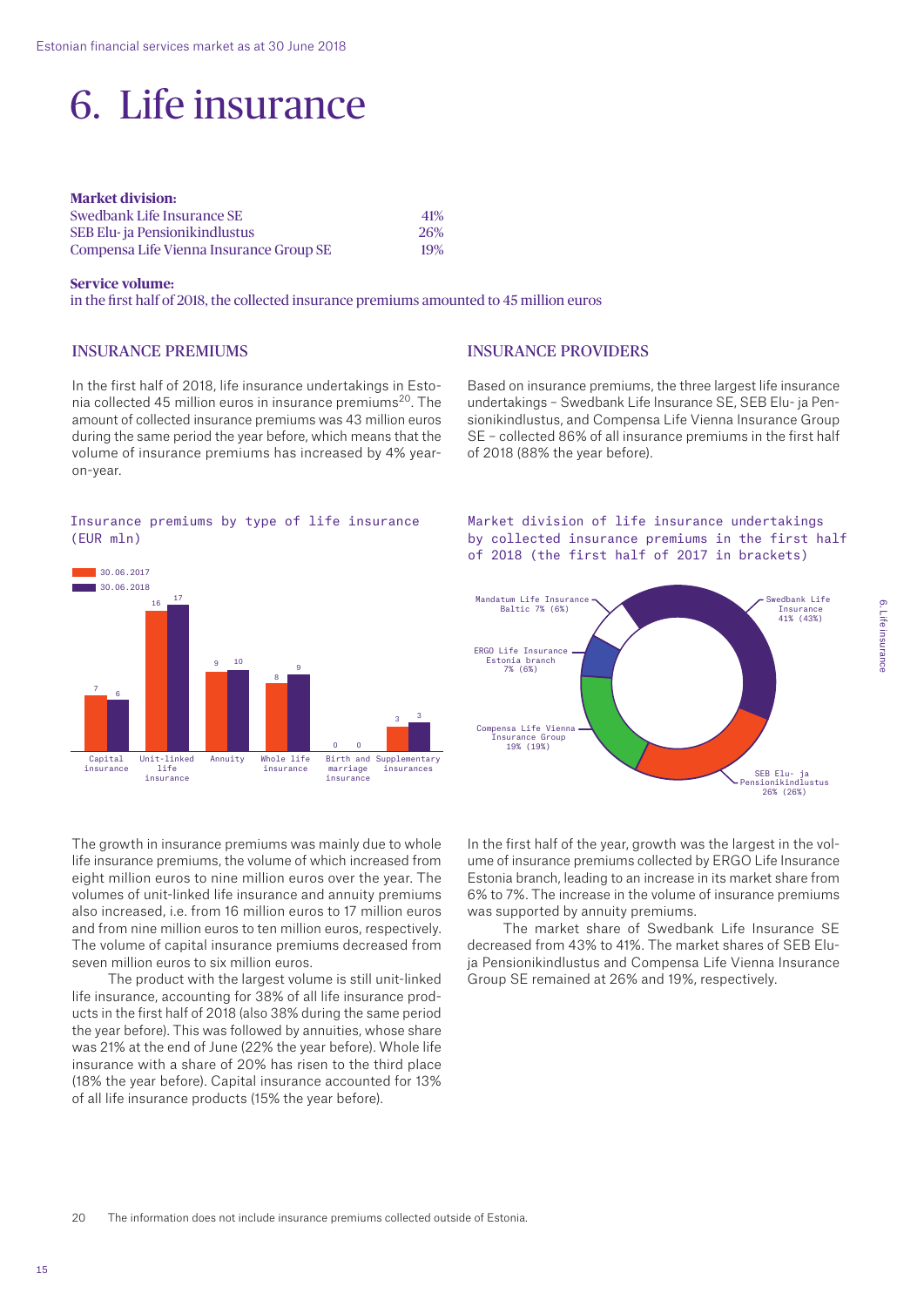The volume of capital insurance premiums has continued to decrease in all life insurance undertakings over the year. However, the market shares of insurance undertakings have not changed considerably. The largest capital insurance service provider in Estonia as at the end of June was SEB Elu- ja Pensionikindlustus with a market share of 50%.

The amount of collected unit-linked life insurance premiums increased in almost all life insurance undertakings, except in Swedbank Life Insurance SE. As the growth in the volume of insurance premiums differed across undertakings, it led to changes in the market division. The largest growth of premiums was recorded for SEB Elu- ja Pensionikindlustus and Mandatum Life Insurance Baltic SE, leading to an increase in their market shares from 16% to 19% and from 13% to 15%, respectively.

Swedbank Life Insurance SE continues to be the market leader although its market share decreased from 62% to 56%.

In the first half year, ERGO Life Insurance Estonia branch collected significantly more annuity premiums, which led to an increase in its market share from 9% to 15%. However, the market share of SEB Elu- ja Pensionikindlustus decreased from 24% to 19%.

The largest annuity service provider in Estonia continued to be Compensa Life Vienna Insurance Group SE, holding 66% of the market as at the end of June.

The market shares of whole life insurance providers have not changed over the year. The largest part of the market is covered by Swedbank Life Insurance SE with 64%, followed by SEB Elu- ja Pensionikindlustus with 26%.



Market division of unit-linked life insurance as at the end of June 2018 (end of June 2017 in brackets)



Market division of annuities as at the end of June 2018 (end of June 2017 in brackets)



Market division of whole life insurance as at the end of June 2018 (end of June 2017 in brackets)



16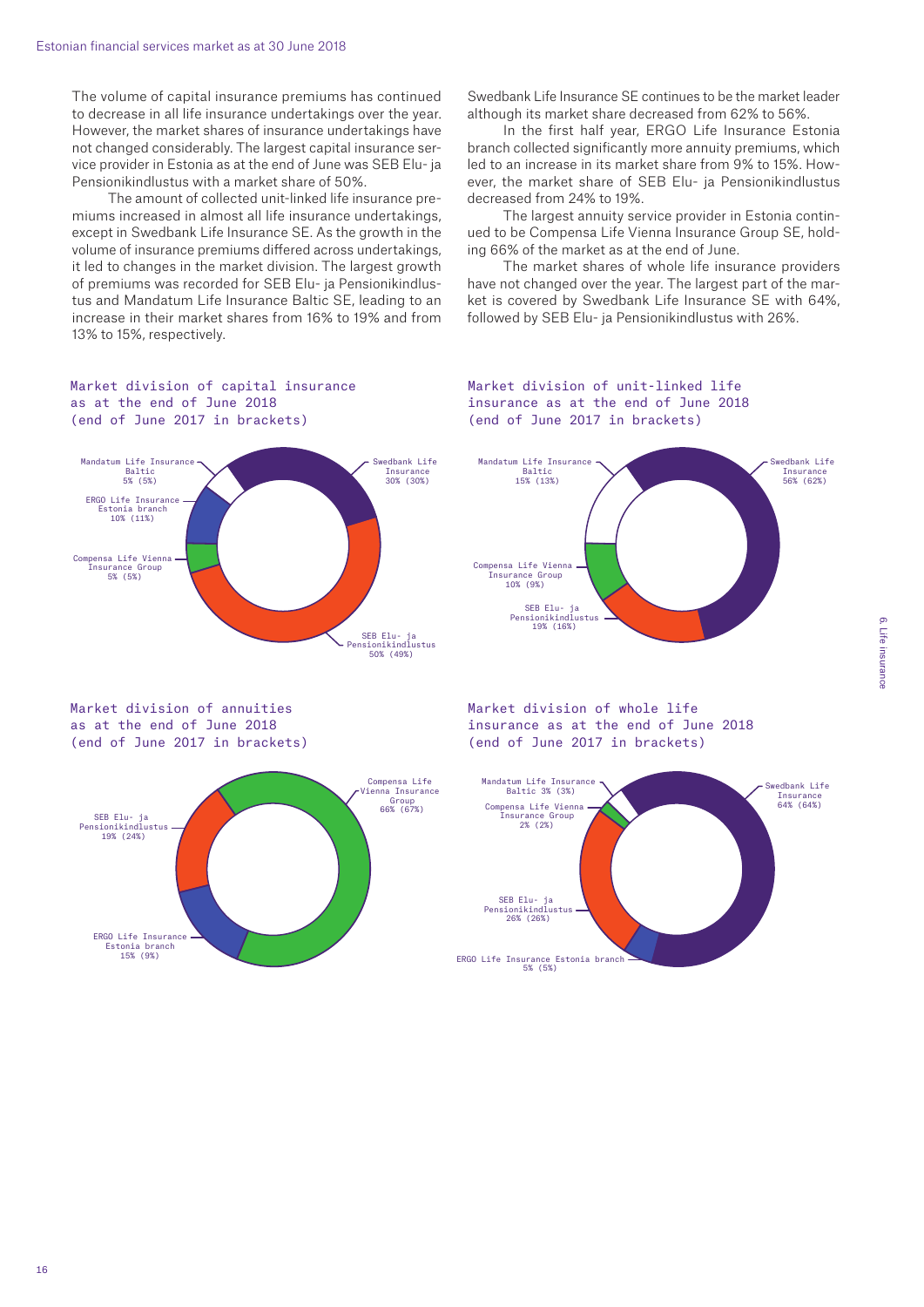# 6.1. Life insurance brokers

| <b>Market division:</b>                 |            |
|-----------------------------------------|------------|
| KindlustusEst Kindlustusmaakler         | 36%        |
| <b>IIZI Kindlustusmaakler</b>           | 20%        |
| <b>BALTO LINK. UADBB Estonia branch</b> | <b>18%</b> |

**Customers:** 399 brokered contracts

**Service volume:**  in the first half of 2018, brokered insurance premiums amounted to 348,000 euros

### BROKERED INSURANCE PREMIUMS

According to the data received by Finantsinspektsioon, insurance brokers registered in Estonia brokered insurance premiums in life insurance for a total amount of 348,000 euros in the first half of 2018. Although the volume of brokered insurance premiums increased even by 43% over the year, the volume of life insurance premiums collected via brokers is still very low – less than 1% of life insurance premiums of Estonian insurance undertakings.

# INSURANCE BROKERS

In the first half of 2018, there were ten insurance brokers intermediating life insurance contracts. The largest market share (36%) was still held by KindlustusEst Kindlustusmaakler, followed by IIZI Kindlustusmaakler (20%) and BALTO LINK, UADBB Estonian branch (18%).

#### Insurance premiums intermediated by insurance brokers by type of life insurance (EUR thousands)



Insurance brokers mainly intermediated accident and sickness insurance contracts and other life insurance contracts in the amount of 194,000 and 148,000 euros, respectively. The most popular type of other life insurance contracts was term life insurance.

Annuity premiums were also brokered for the first time since 2014, the respective amount being 6,000 euros. Premiums of unit-linked life insurance contracts were not brokered at all.

Estonian life insurance brokers also largely intermediate insurance contracts for insurance providers in the countries of the European Economic Area. In the first half year, the latter accounted for 46% of insurance premiums (71% the year before) and 59% of the number of contracts (61% the year before).

Market division of insurance brokers by life insurance premiums in the first half of 2018 (the first half of 2017 in brackets)

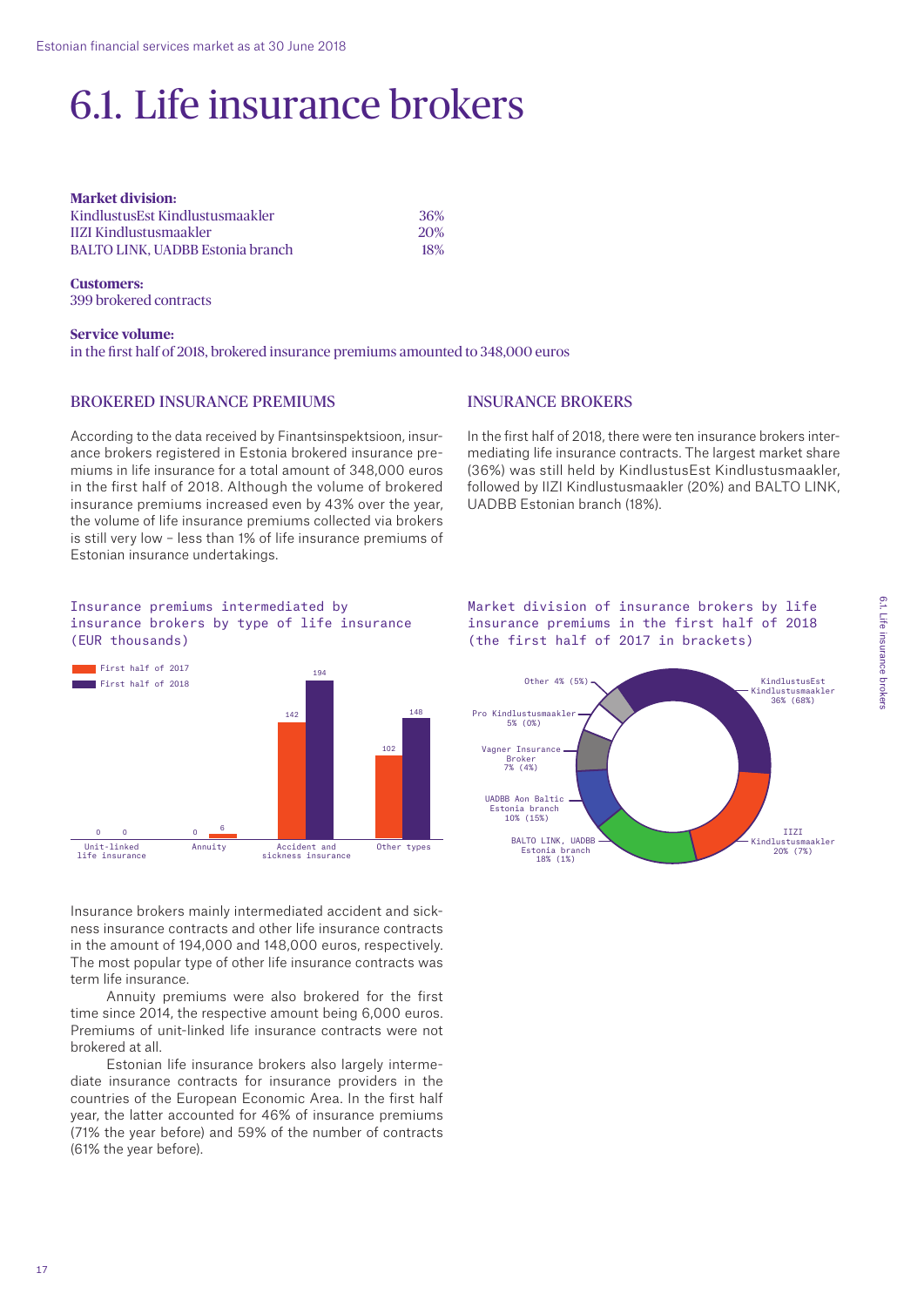# 7. Non-life insurance $21$

| <b>Market division:</b>             |     |
|-------------------------------------|-----|
| IF P&C Insurance AS                 | 26% |
| Swedbank P&C Insurance              | 16% |
| "Lietuvos draudimas" Estonia branch | 15% |

**Customers:**  no information available

#### **Service volume:**

in the first half of 2018, the collected insurance premiums amounted to 198 million euros

#### INSURANCE PREMIUMS

In the first half of 2018, non-life insurance undertakings and the branches of foreign non-life insurance undertakings operating in Estonia received a total of 198 million euros in insurance premiums (165 million euros the year before). The branches of foreign insurance undertakings in Estonia received 26%, or 52 million euros of all the insurance premiums. Of the premiums collected by non-life insurance undertakings, 34%, or 68 million euros were collected via insurance brokers (41%, or 67 million euros the year before).

The volume of insurance premiums of all types of nonlife insurance has increased over the year. The biggest growth (12 million euros) was recorded for land vehicle insurance. The volume of property insurance premiums has increased by ten million euros and the volume of motor third party liability insurance premiums by eight million euros.

Land vehicle insurance, i.e. optional motor vehicle insurance, is still the largest type of insurance with insurance premiums amounting to 66 million euros in the first half of the year. This was followed by motor third party liability insurance and property insurance with the volumes of premiums amounting to 53 million euros and 52 million euros, respectively.

In the first half of the year, 99 million euros were paid out as indemnities, which is 12 million euros more than the year before. The amount of indemnities paid out increased the most – from 34 million euros to 38 million euros – in land vehicle insurance. Thus, the largest amount of indemnities was paid out in land vehicle insurance.



# Insurance premiums by types of non-life insurance (EUR mln)

Indemnities paid out by type of non-life insurance (EUR mln)



21 The data for non-life insurance only includes contracts entered into in Estonia and does not include insurance contracts entered into by foreign branches of Estonian insurance undertakings. After the Solvency II supervisory framework entered into force in 2016, reports submitted to Finantsinspektsioon have changed considerably. The overview of non-life insurance has therefore been prepared using the data of Statistics Estonia.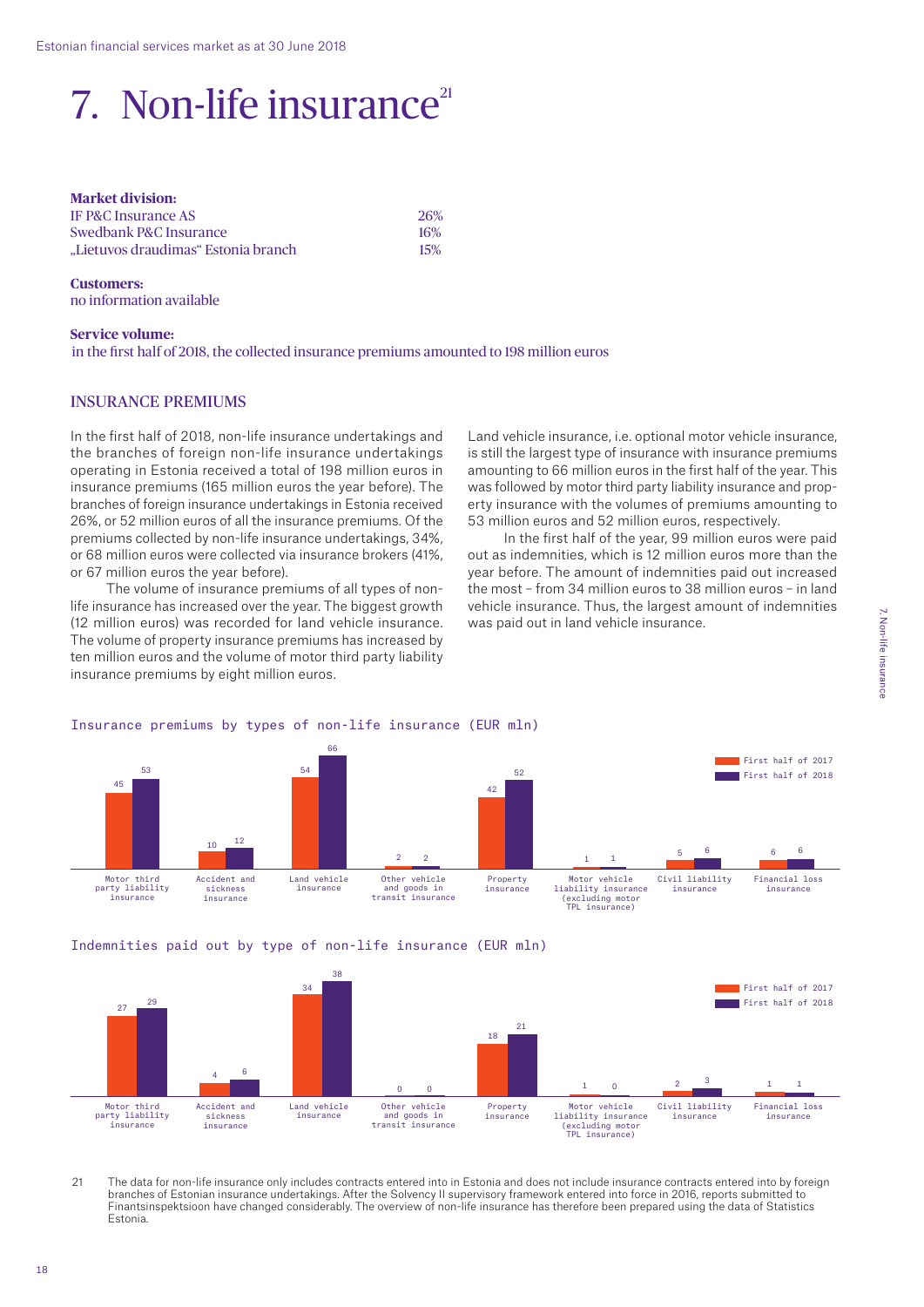### INSURANCE PROVIDERS

In the first half of 2018, the volume of insurance premiums in the metallity of  $2.1$ ,  $\mu$  is a control of  $2^2$ , which was reflected in an increase of its market share from 22% to 26%. Based on collected insurance premiums, If P&C Insurance continues to be the market leader among non-life insurance undertakings.

If P&C Insurance also holds the largest market share in land vehicle and property insurance and the insurance undertaking increased its market share of these types of insurance even more.

ERGO Insurance SE is the market leader in motor third party liability insurance with 20%, followed by If P&C Insurance (17%) and AB Lietuvos draudimas Estonia branch (17%).

#### Market division of non-life insurance undertakings by insurance premiums collected in the first half of 2018 (the first half of 2017 in brackets)



Market division of land vehicle insurance as at the end of June 2018 (end of June 2017 in brackets)

Salva Kindlustus 4% (3%)

Insurance 17% (18%)

#### Market division of motor third party liability insurance as at the end of June 2018 (end of June 2017 in brackets)



Market division of property insurance as at the end of June 2018 (end of June 2017 in brackets)



22 In 2018, If P&C Insurance changed the recognition of insurance premiums in its reporting, which led to a single positive effect on the revenue from insurance premiums in Q1. The volumes of insurance premiums of If P&C Insurance and other insurance undertakings for this period are based on different calculation methods due to the change and, thus, cannot be compared. To ensure the comparability of statistical data, from 1 January 2019 other insurance undertaking will also adopt the same method of recognition of insurance premiums as that applied by If P&C Insurance.

If P&C Insurance 28% (21%)

ERGO Insurance 13% (15%)

BTA Baltic Insurance Company Estonia branch 7% (8%)

AB 'Lietuvos draudimas' Estonia branch 17% (19%)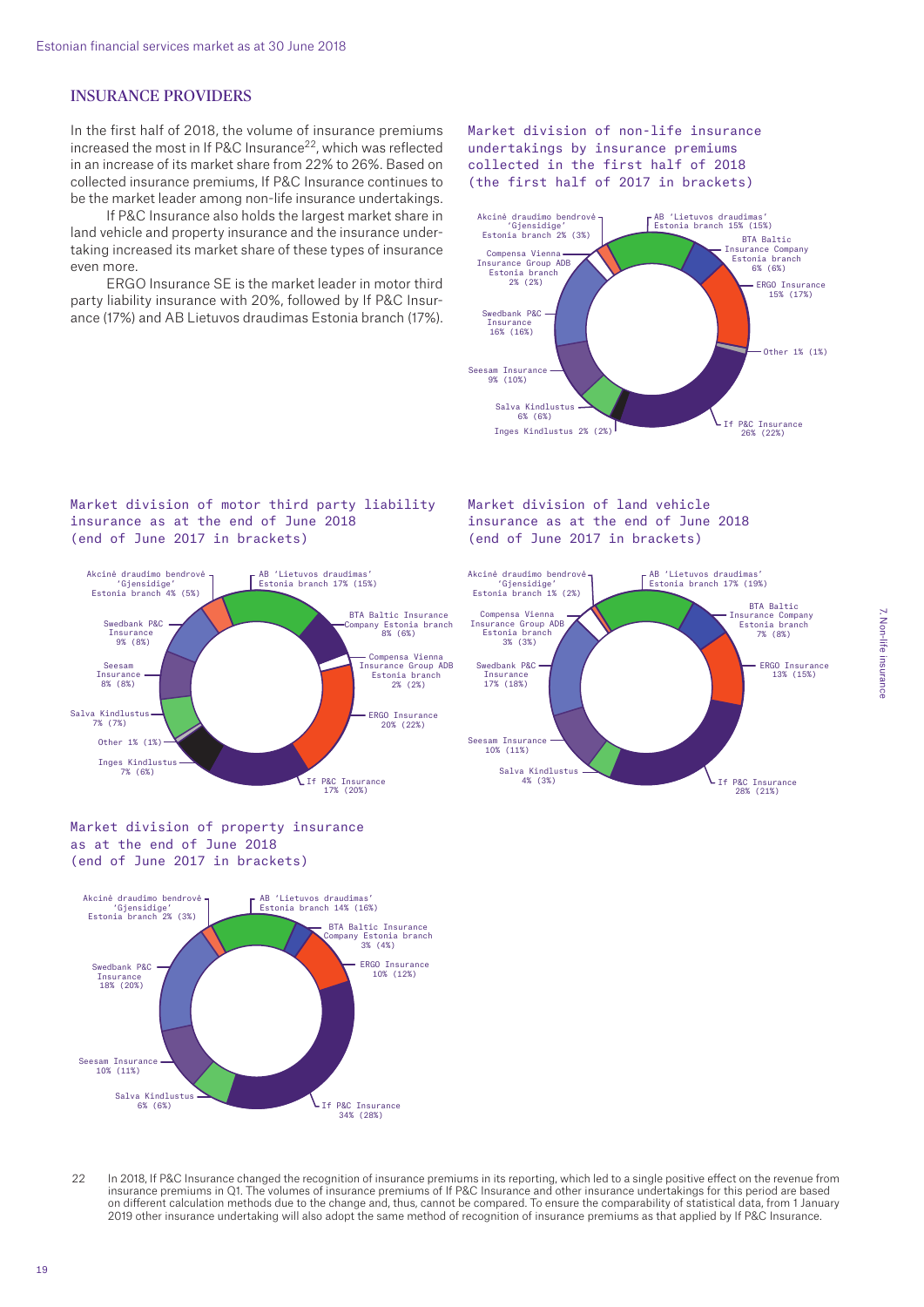# 7.1. Non-life insurance brokers

**Market division:**  IIZI Kindlustusmaakler 31% Marsh Kindlustusmaakler 12% Vandeni Kindlustusmaaklerid 8%

**Customers:**  413,906 brokered contracts

#### **Service volume:**  in the first half of 2018, brokered insurance premiums amounted to 92 million euros

### BROKERED INSURANCE PREMIUMS

According to data received by Finantsinspektsioon, in the first half of 2018, the premiums of non-life insurance contracts intermediated by insurance brokers registered in Estonia totalled 92 million euros, $23$  which is four million euros more than in the previous year.

As the premiums received by non-life insurance undertakings show, based on the volume of insurance premiums intermediated by brokers, the largest type of insurance was land vehicle insurance, where the amount of brokered insurance premiums was 27 million euros in the first half of the year. The other popular classes of insurance were motor third party liability insurance (25 million euros) and property insurance (16 million euros).

Estonian insurance brokers intermediate contracts for both Estonian and foreign insurance undertakings. In the first half of the year, 74%, or 68 million euros of all brokered insurance premiums were contracts intermediated by Estonian insurance undertakings, and 26%, or 24 million euros were contracts intermediated by foreign insurance undertakings.

The biggest share of contracts of foreign insurance undertakings is in other vehicle and goods in transit insurance (ten million euros), followed by financial loss insurance (five million euros) and property insurance (four million euros).

In the first half year, 34% of the non-life insurance premiums collected by Estonian insurance undertakings were intermediated via brokers (41% the year before). Although brokers intermediate a significant part of insurance premiums of Estonian insurance undertakings for most types of non-life insurance, the importance of brokers has started to decrease on the market. In comparison with the period the year before, the share of insurance premiums intermediated via brokers has dropped the most in motor vehicle liability insurance and civil liability insurance, i.e. from 52% to 29% and from 44% to 33%, respectively. Their share was higher in insurance for other vehicles (air and water crafts) and goods in transit (48%) and in motor third party liability insurance (46%).

22 2  $25$ 12 16 1  $3 \qquad 3 \qquad \qquad 5$ 1 25 2 27 11 16 1  $\sim$ 6 1 First half of 2017 First half of 2018 Motor third party liability insurance Accident and sickness insurance Property insurance Land vehicle insurance Motor vehicle liability insurance Other vehicle Property Motor vehicle Civil liability Financial loss Other insurance Financial loss insurance and goods in transit insurance

### Insurance premiums received via insurance brokers by types of non-life insurance (EUR mln)

Share of insurance premiums of insurance undertakings operating in Estonia intermediated via brokers



23 In addition to contracts of insurance undertakings, brokers also intermediated contracts of foreign reinsurance undertakings, which are not covered in this overview. The volume of these insurance premiums was 4 million euros in the first half of 2018.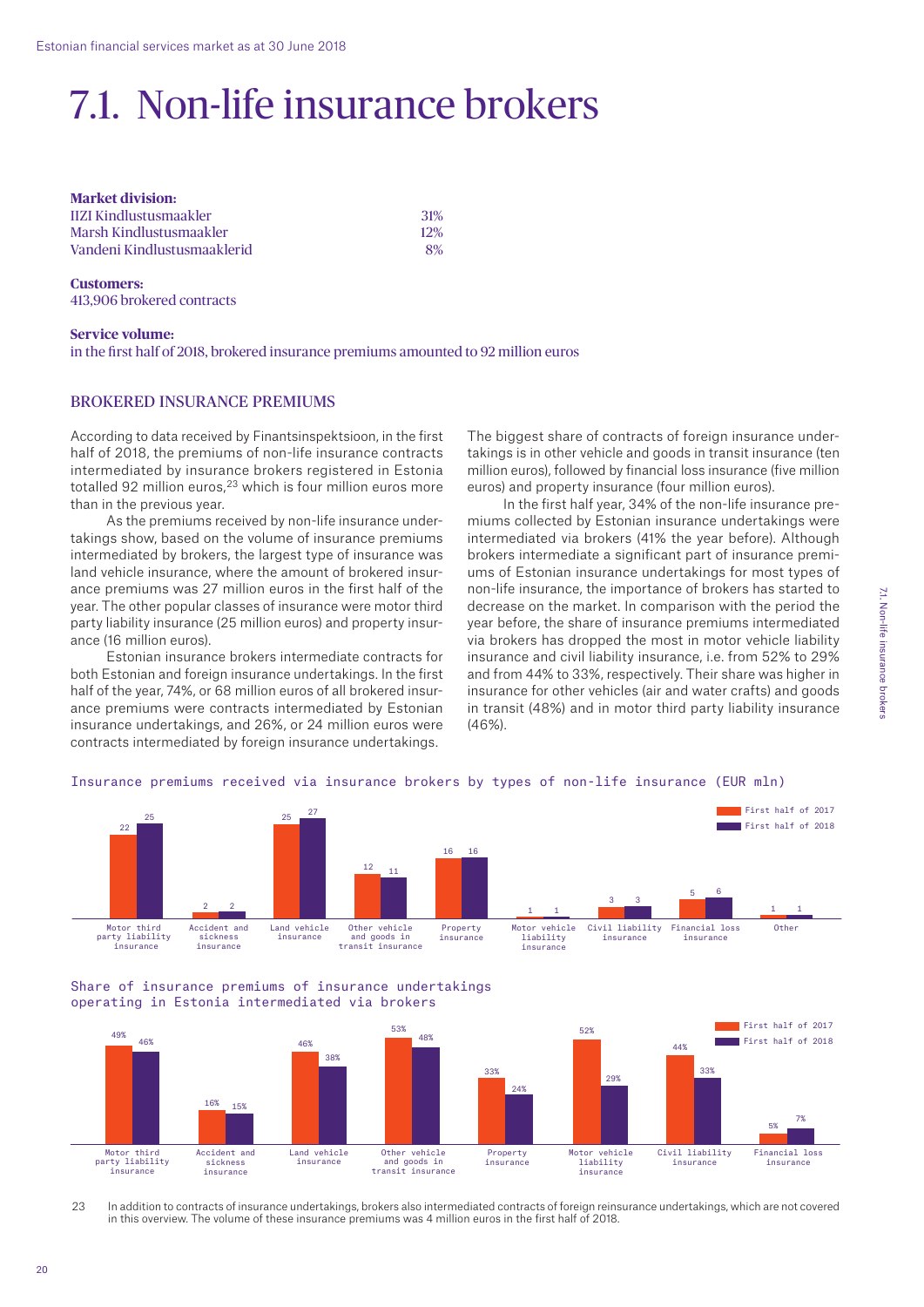# INSURANCE BROKERS

In the first half of 2018, non-life insurance contracts were intermediated by 40 insurance brokers. The largest market share belonged to IIZI Kindlustusmaakler (31%), followed by Marsh Kindlustusmaakler (12%) and Vandeni Kindlustusmaaklerid  $(8% )$ 

The largest market share in motor third party liability insurance belonged to IIZI Kindlustusmaakler (54%) at the end of June, followed by KindlustusEst Kindlustusmaakler (10%) and CHB Kindlustusmaakler (4%).

In land vehicle insurance, the largest market share was held by IIZI Kindlustusmaakler (41%), followed by Kindlustus-Est Kindlustusmaakler (8%) and Smart Kindlustusmaakler (7%).

In property insurance, the market leader was Marsh Kindlustusmaakler (19%), followed by IIZI Kindlustusmaakler (18%) and UADBB Aon Baltic Estonia branch (14%).

In travel insurance, the largest market share belonged again to IIZI Kindlustusmaakler (45%), followed by KindlustusEst Kindlustusmaakler (10%) and UADBB Aon Baltic Estonia branch (5%).

#### Market division of insurance brokers in motor third party liability insurance as at the end of June 2018 (end of June 2017 in brackets)



Market division of insurance brokers in property insurance as at the end of June 2018 (end of June 2017 in brackets) Other 28% (27%)



18% (15%)

### Market division of insurance brokers by non-life insurance premiums in the first half of 2018 (the first half of 2017 in brackets)



#### Market division of insurance brokers in land vehicle insurance as at the end of June 2018 (end of June 2017 in brackets)



Market division of insurance brokers in travel insurance as at the end of June 2018 (end of June 2017 in brackets)

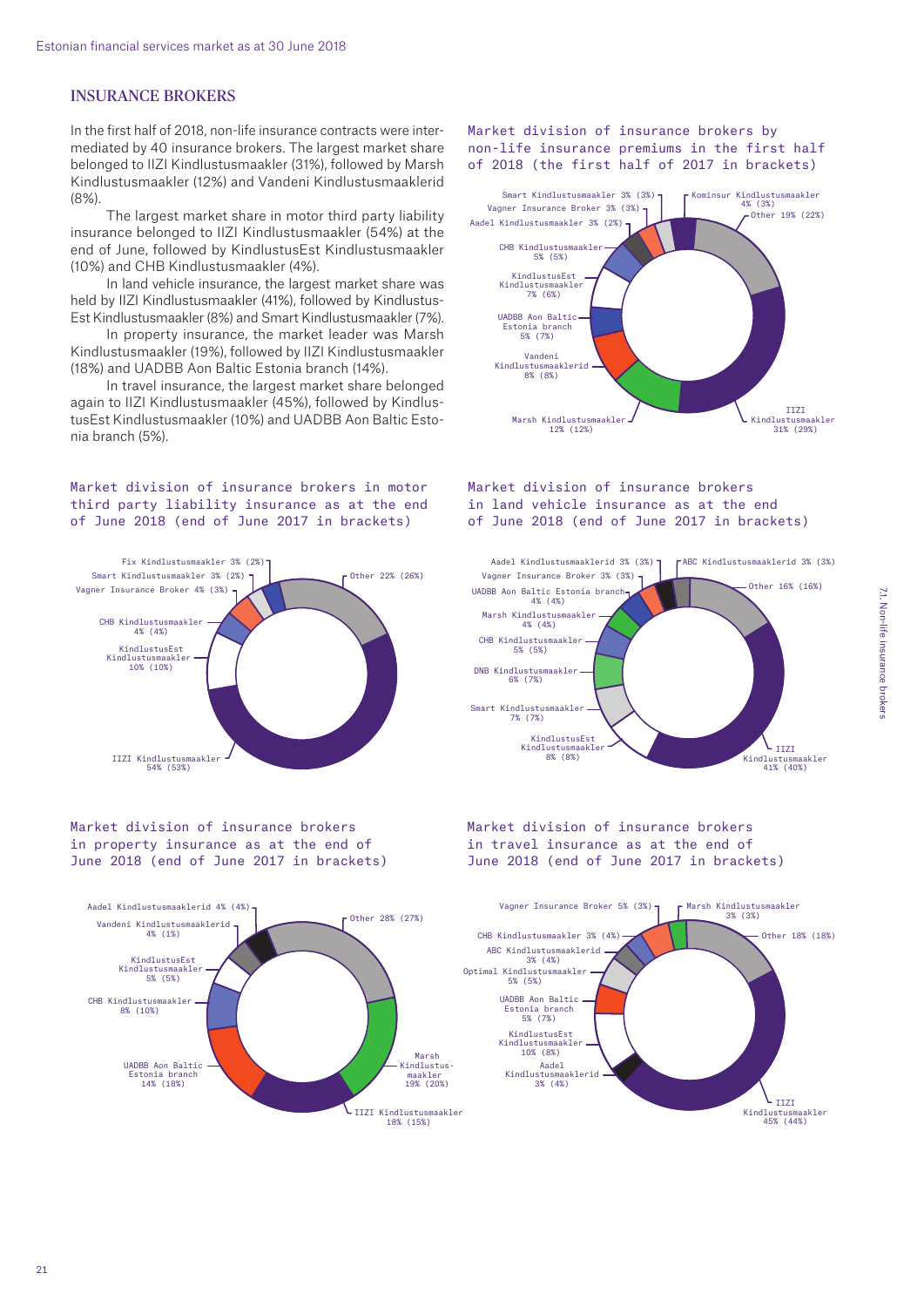In the segment of non-life insurance brokers, a major part of the market was divided between less than a half of all brokers in terms of the number of brokered contracts.

As shown in the table below, 89% of intermediated contracts had been entered into by ten insurance brokers out of 40.

# Market shares of largest non-life insurance brokers by number of intermediated contracts

| <b>Broker</b>                      | Market share       |                    |
|------------------------------------|--------------------|--------------------|
|                                    | First half of 2018 | First half of 2017 |
| IIZI Kindlustusmaakler AS          | 62%                | 61%                |
| KindlustusEst Kindlustusmaakler OÜ | 10%                | 10%                |
| Vagner Insurance Broker AS         | 3%                 | 3%                 |
| CHB Kindlustusmaakler OÜ           | 3%                 | 3%                 |
| AS Smart Kindlustusmaakler         | 2%                 | 2%                 |
| Aadel Kindlustusmaaklerid OÜ       | 2%                 | 2%                 |
| Fix Kindlustusmaakler OÜ           | 2%                 | 2%                 |
| NB Kindlustusmaakler OÜ            | 2%                 | 2%                 |
| Optimal Kindlustusmaakler OÜ       | 2%                 | 2%                 |
| OÜ ABC Kindlustusmaaklerid         | 1%                 | 2%                 |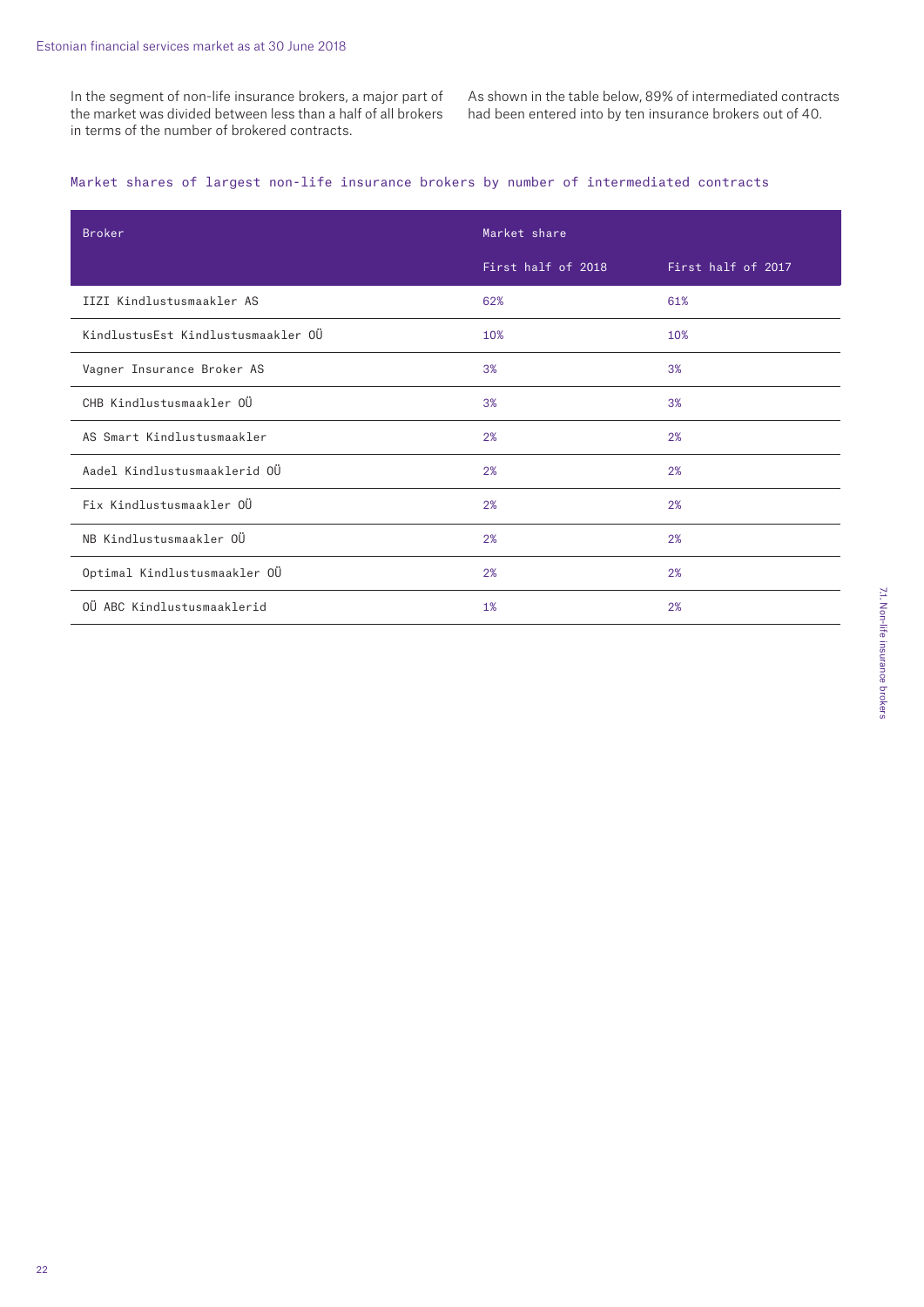# 8. Loans issued by credit institutions $24$

**Market division:**  Swedbank 41% SEB Pank 26% Luminor Bank 16%

**Private customers:**  738,078 effective contracts

**Service volume:**  consolidated loan portfolio balance 18.5 billion euros

## LOAN PORTFOLIO

The balance of loans issued by credit institutions increased by 2.2%, or 397 million euros in the first half of 2018, amounting to 18.5 billion euros by the end of June. (In the first half of 2017, the growth was 2.4%, or 421 million euros.) Loans to companies<sup>25</sup> made up 39% and loans to private persons<sup>26</sup> 46% of the total portfolio. The loan growth was mostly supported by loans to private persons.

In the first half of the year, the balance of loans to private persons increased by 238 million euros, to companies by 129 million euros and to financial institutions by 40 million euros. However, the balance of loans issued to the government decreased by ten million euros. As at the end of June,

the loans issued to private persons amounted to 8.5 billion euros and to companies to 7.2 billion euros. Loans to financial institutions<sup>27</sup> accounted for 2.3 billion euros and to the government $^{28}$  for 0.5 billion euros. As regards loans issued to private persons, the largest growth in the first half of the year, i.e. 215 million euros, was recorded for housing loans, the balance of which reached 7.3 billion euros by the end of June and exceeded the balance of loans to companies. The balance of consumer loans increased by 29 million euros and reached 556 million euros by the end of June. The volume of student loans, however, decreased over the first half year by ten million euros to 86 million euros by the end of June.



Government Financial institutions Companies Private persons



#### Balance of loans issued to private persons (EUR mln)



6,839 7,098 102 95 86 473 19 20 19 159 161 160 335 346 351 <sup>95</sup> <sup>526</sup> 556 7,313 86 30.06.2017 31.12.2017 30.06.2018

Housing loans Student loans Consumer loans Overdraft Credit cards Other loans

- 24 Loans issued by credit institutions in Estonia.
- 25 Also includes state or local government companies.
- 26 Also includes non-profit associations.
- 27 Also includes insurance undertakings and pension funds.

28 The government comprises the central government, local government, national social security fund and other non-budgetary funds.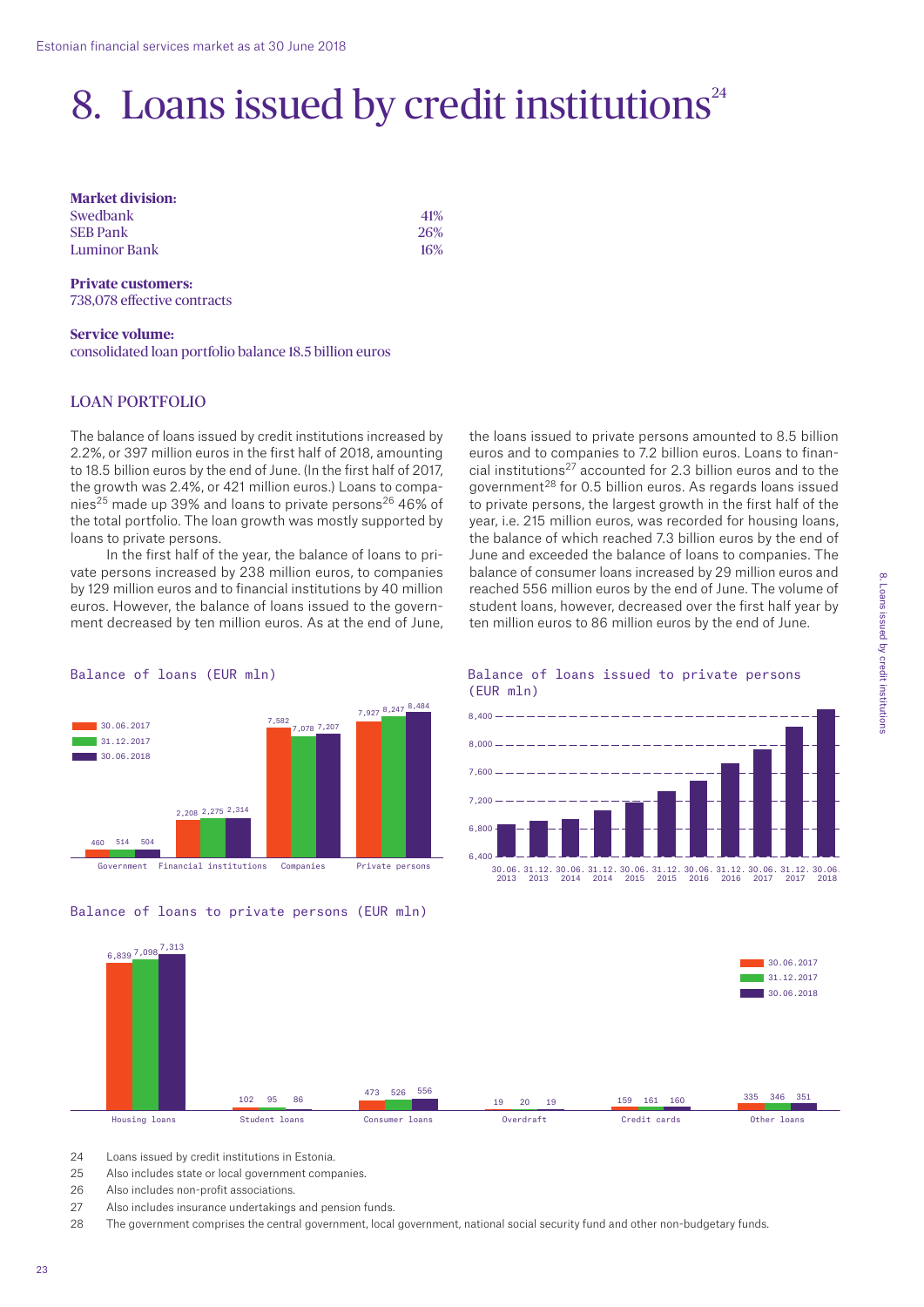# AVERAGE DEBT BURDEN OF PRIVATE PERSONS

In the first half of the year, the main contributor to the debt burden of private persons was housing loans. The average balance of housing loans increased by 662 euros over the half year, reaching 41,190 euros by the end of June. It was followed by vehicle lease with an average balance of 9,871 euros, which increased by 475 euros over the half year.

The average balance of other loans<sup>29</sup> increased from 14,334 euros to 14,469 euros. The reason for the large average balance of other loans is the fact that these loans are taken also to finance business operations.

The change in the average balance was smaller in other loan types. The average balance of overdraft was the only one that decreased (from 336 euros to 305 euros).

Consumer loans raised from banks (2,189 euros on an average) significantly exceed the consumer loans raised from creditors (623 euros on an average). The average credit card loan balance was 879 euros at the end of June.

The number of loan contracts entered into with private persons increased by 7,013 over the half year. The largest increase was recorded for consumer loans, where the number of contracts grew by 11,206 (in total 253,837 contracts).

The number of housing loan contracts entered into with private persons reached an all-time high at the end of June: 177,549 (175,149 at the end of 2017). The number of student loan contracts was 39,044 (43,742 at the end of 2017), overdraft contracts 61,143 (60,005 at the end of 2017), credit card contracts 182,250 (185,407 at the end of 2017) and other loan contracts 24,255 (24,131 at the end of 2017).

#### Average balance of loans of private persons (EUR)



# MARKET DIVISION OF BANK LOANS

In the first half of 2018, the Estonian loan market was mainly divided between three large credit institutions, which together held 83% of the loan market. The largest market share, or 41% of the total loan portfolio belonged to Swedbank, followed by SEB Pank (26%), Luminor Bank (16%) and Danske Bank Estonia branch (6%).

Market division of bank loans as at the end of June 2018 (end of June 2017 in brackets)



<sup>29</sup> Private persons and non-profit associations take other loans for various reasons, including to purchase securities and start or expand their business activities.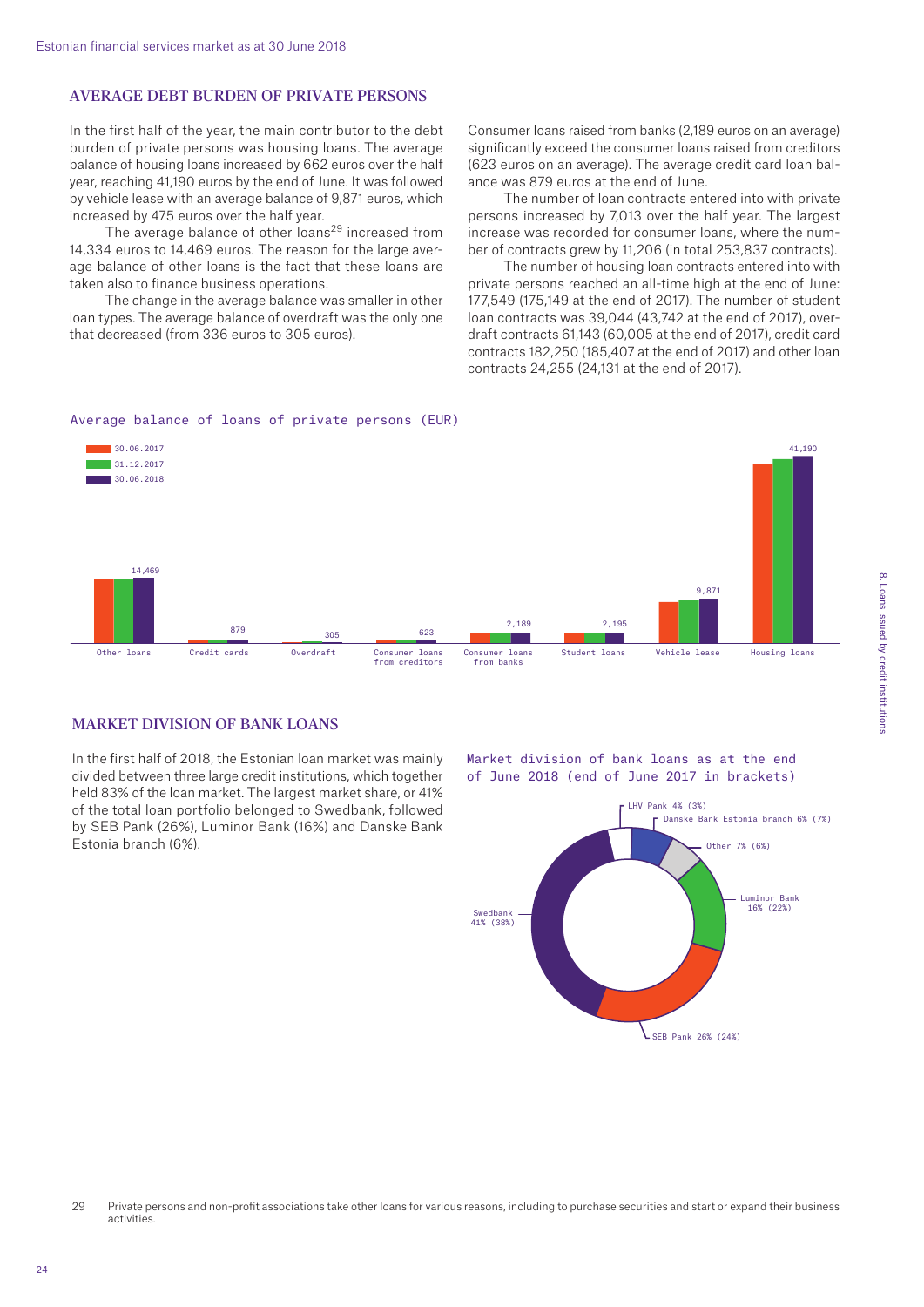At the end of June, the largest volume of loans to the government was granted by Danske Bank Estonia branch, whose market share increased from 34% to 35% over the year. It was followed by Swedbank (28%) and SEB Pank (17%).

The largest part of the loans to financial institutions has again been granted by Swedbank (34%). SEB Pank held 28% and Luminor Bank 25% of loans to financial institutions.

There have also been some changes in the segment of corporate loans. Swedbank, which has the largest market share, has increased it even more over the year – from 34% to 38%. The market share of SEB Pank also grew from 22% to 24%, whereas that of Luminor Bank has decreased from 24% to 15%.

The largest part of the balance of private person loans is still concentrated in Swedbank (46%) and SEB Pank (27%). The market share of Luminor Bank was 15% at the end of June.

#### Market division of government loans as at the end of June 2018 (end of June 2017 in brackets)



Market division of loans to financial institutions as at the end of June 2018 (end of June 2017 in brackets)



Market division of corporate loans as at the end of June 2018 (end of June 2017 in brackets)



Market division of private person loans as at the end of June 2018 (end of June 2017 in brackets)

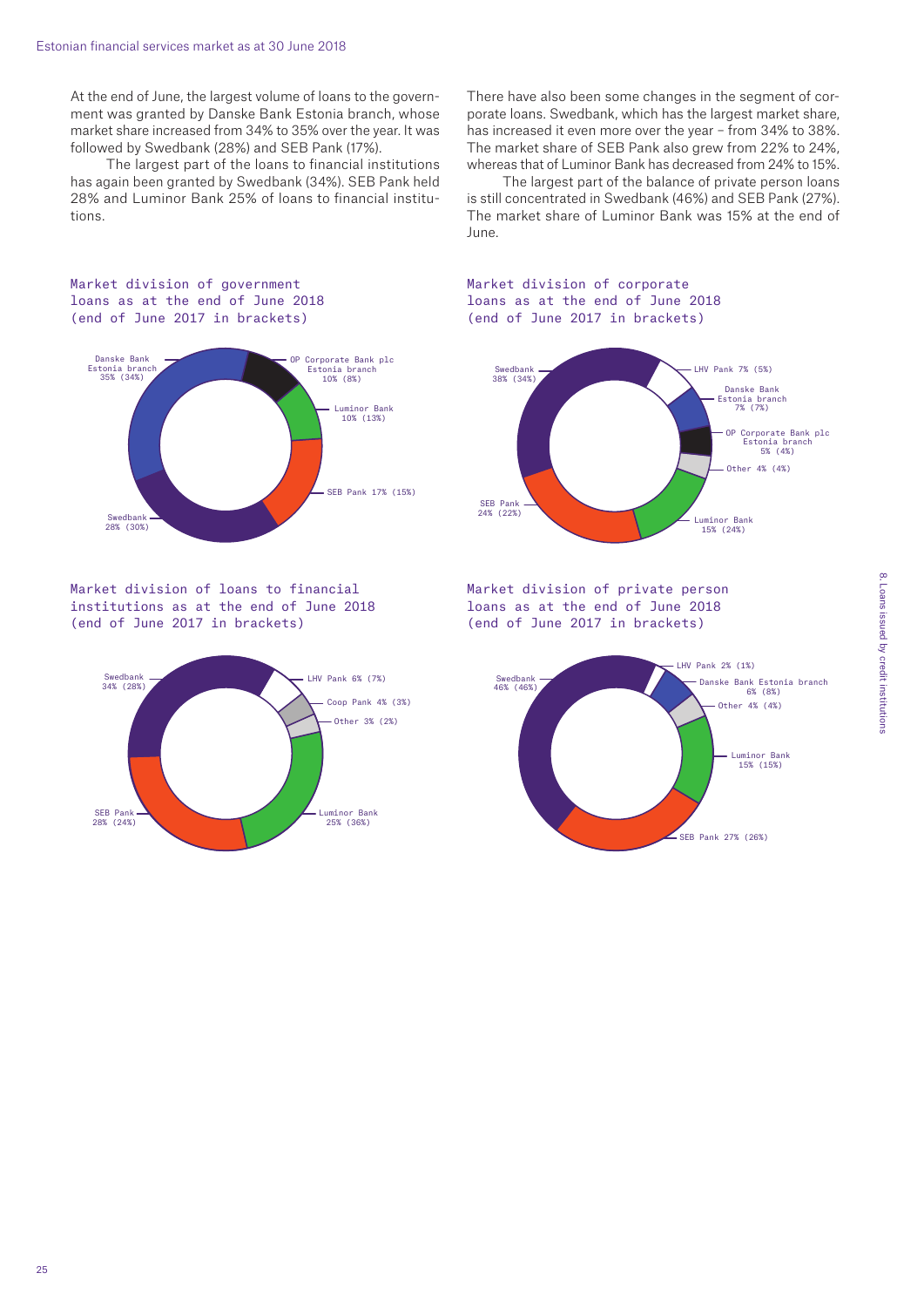In terms of loan types, the division of loans issued to private persons has not changed. The largest part of loans issued to private persons are housing loans, which made up 86% of the total loan balance at the end of June.

In terms of consumer loans, the greatest change is the rapid growth of the market share of TF Bank Estonia branch (from 0% to 8%) that entered the market in 2017.

Market division of private person housing loans as at the end of June 2018 (end of June 2017 in brackets)



The market share of Inbank also increased significantly over the year – from 13% to 16%. At the same time, the share of Swedbank, the market leader, decreased from 68% to 58%.

As regards the credit cards market, at the end of June the largest market share was held by Swedbank (71%), followed by SEB Pank (19%).

### Market division of private person consumer loans as at the end of June 2018 (end of June 2017 in brackets)

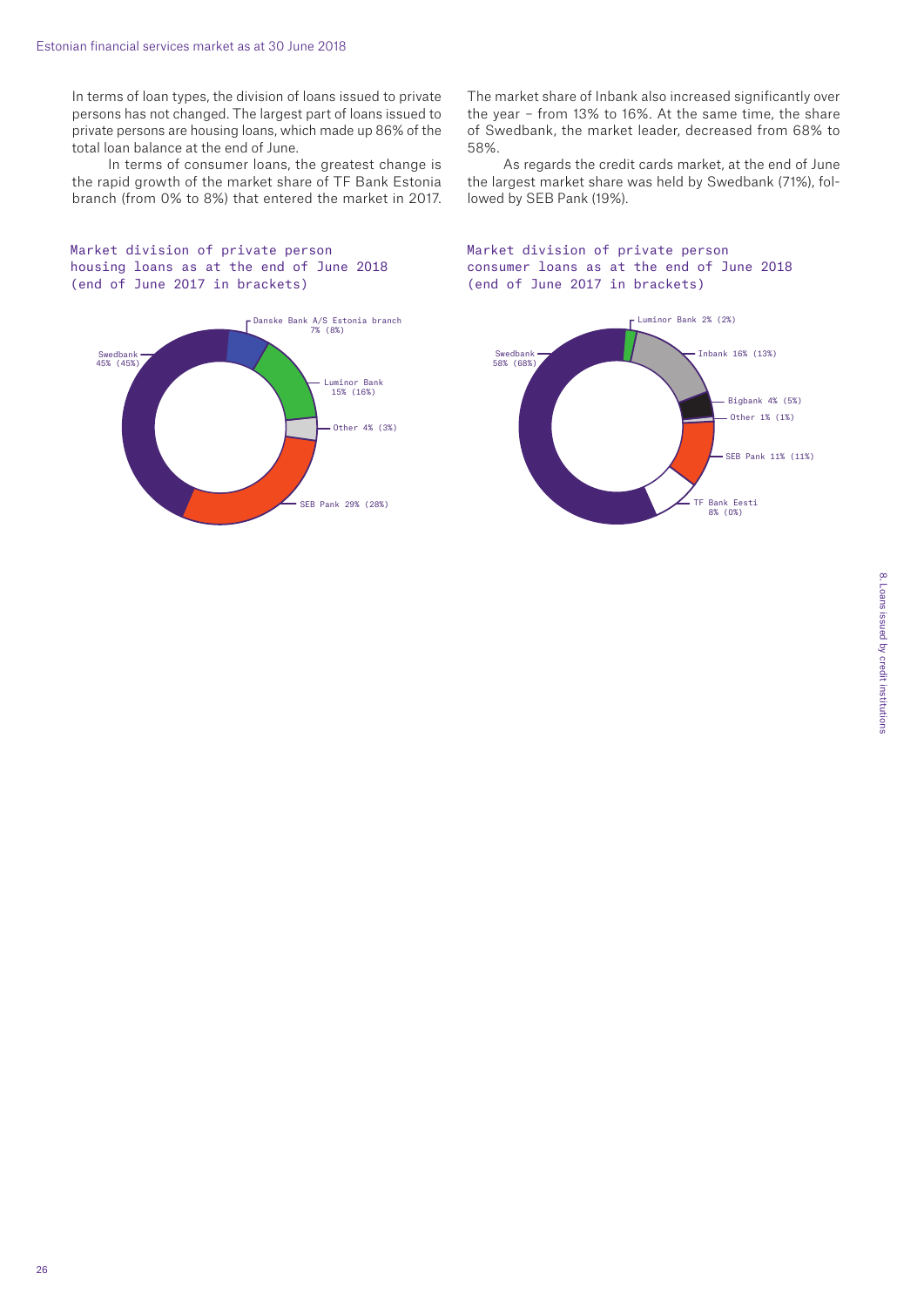# 9. Loans issued by creditors

| <b>Market division:</b>                          |            |
|--------------------------------------------------|------------|
| <b>Swedbank Liising</b>                          | 25%        |
| <b>Luminor Liising AS</b>                        |            |
| (former business name AS Nordea Finance Estonia) | <b>22%</b> |
| <b>SEB Liising</b>                               | 20%        |

#### **Private customers:**  493,349 effective contracts

### **Service volume:**

consolidated loan portfolio balance 954 million euros

As at the end of June 2018, there were 52 companies that held a creditor authorisation. In addition, there were a dozen of creditors related to banks and eight credit intermediaries on the market.

The balance of the loan portfolio of creditors holding an authorisation or operating on the basis of exemption increased by 10% in the first half year, reaching 954 million euros by the end of June. The biggest share of the increase in the loan balance was provided by companies related to banks, which also held 80% of the market of creditors. The remaining 20% of the market was covered by creditors not related to banks. Among them, the largest market shares belonged to IPF Digital Estonia (3%) and Koduliising (3%).

Operating mostly as leasing companies, creditors related to banks differ from other creditors by the structure of their loan portfolios and credit conditions.

The average value of a loan contract varies to a great extent by the type of credit contract. As at the end of June, the largest average loan balance was recorded for residential real estate loans, standing at 23,182 euros for creditors related to banks and 12,611 euros for other creditors. The average balance of a vehicle lease contract was 9,972 euros for creditors related to banks and 2,916 euros for other creditors. The average balance of contracts of other monetary credit related to everyday settlements and instalment purchase of assets was 771 euros and 808 euros, respectively, for creditors related to banks, and 728 euros and 348 euros, respectively, for other creditors.

### Average balance of loan contracts as at the end of June 2018 (EUR)



Market division of all creditors by the balance of loan portfolio as at the end of June 2018 (end of June 2017 in brackets)



The average annual percentage rate of charge for consumer loans differed significantly between creditors related to banks and other creditors. At the end of June, the average annual percentage rate of charge for consumer loans (including leasing, other monetary credit and instalment purchase) was 9% for creditors related to banks but 44% for other creditors. The average annual percentage rate of charge of banks was 20%.

Annual percentage rate of charge



# 9. Loans issued by creditors 9. Loans issued by creditors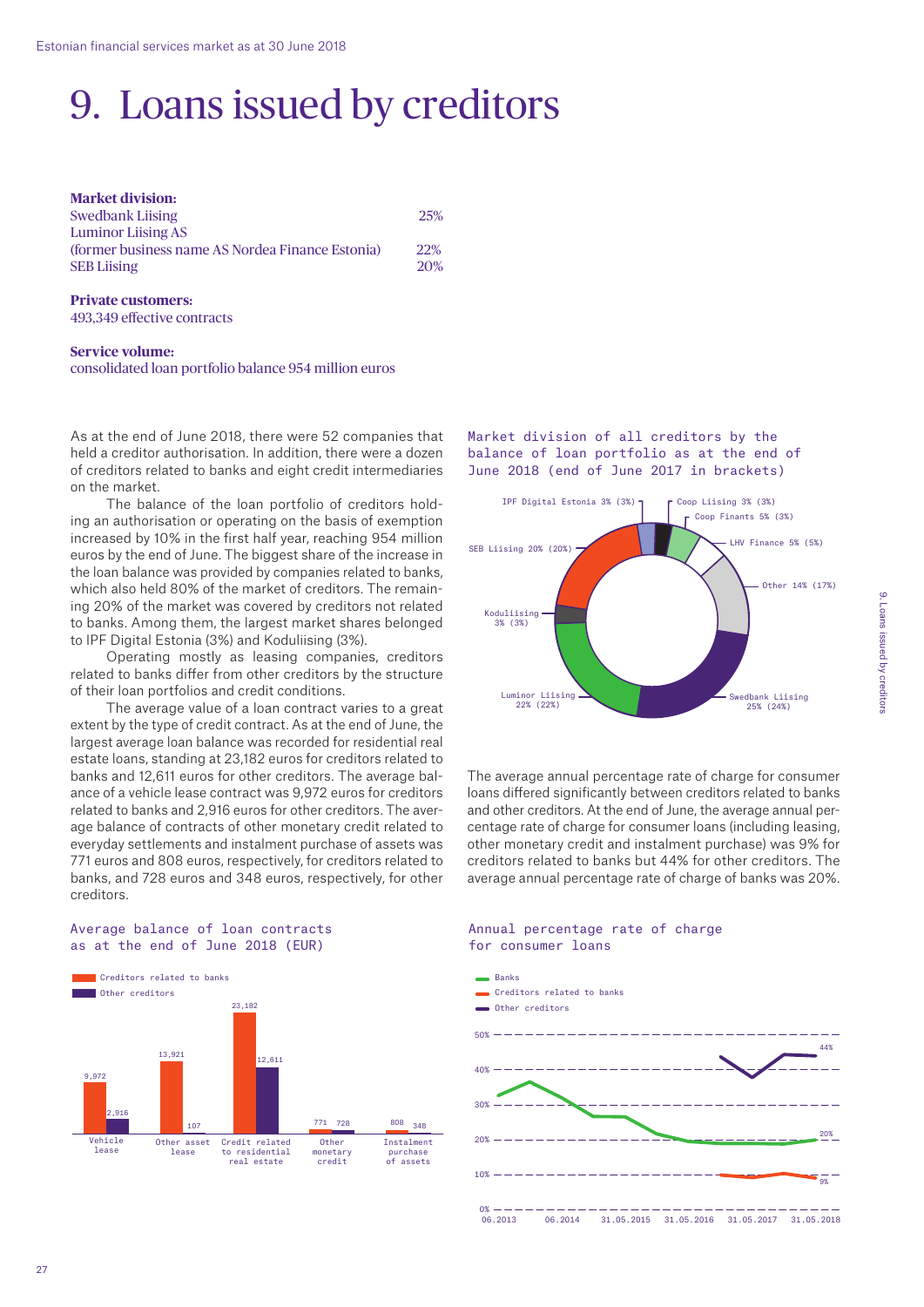# CREDITORS RELATED TO BANKS

In the second half of 2017, Coop Finants was moved to the category of creditors operating on the basis of exemption. Being a significant creditor by both its loan balance and number of contracts, this change in the status of Coop Finants affected the aggregate figures of both categories of creditors.

The balance of loan portfolios of creditors related to banks was 768 million euros at the end of June, increasing by 79 million euros over the half year.

The main change in the loan portfolio of creditors related to banks in the first half of the year was an increase in the balance

Market division of creditors related to banks by the balance of loan portfolio as at the end of June 2018 (end of June 2017 in brackets)



of vehicle lease from 571 million euros to 641 million euros. Indeed, vehicle lease made up the largest part (83%) of the creditors' loan portfolio.

Although the balance of the loan portfolio of creditors related to banks increased over the half year, the number of their contracts remained almost the same – the growth was only 0.1%. The reason for this was the decrease in the number of consumer loan contracts (types "Instalment purchase of assets" and "Other monetary credit"). The number of contracts was 210,825 at the end of June.



#### Balance of loans of creditors related to banks (EUR mln)

# OTHER CREDITORS

In the segment of other creditors, a major part of the market was divided between less than a half of all creditors. At the end of June, 82% of the balance of the loan portfolio belonged to ten creditors out of 52. The largest market share belonged to IPF Digital Estonia (15% of the loan portfolio of other creditors), followed by Koduliising (13%), Creditstar Estonia (10%) and mogo (10%).

The balance of the loan portfolio of other creditors was 187 million euros, increasing by eight million euros over the half year. The largest part of the loan portfolio (102 million euros) of other creditors had been issued as other monetary credit, which in its essence is a small loan without a collateral.

The number of contracts decreased by 1% in the first half of the year, amounting to 282,524 at the end of June.

Market division of other creditors by the balance of loan portfolio as at the end of June 2018 (end of June 2017 in brackets)



### Balance of loans of other creditors (EUR mln)

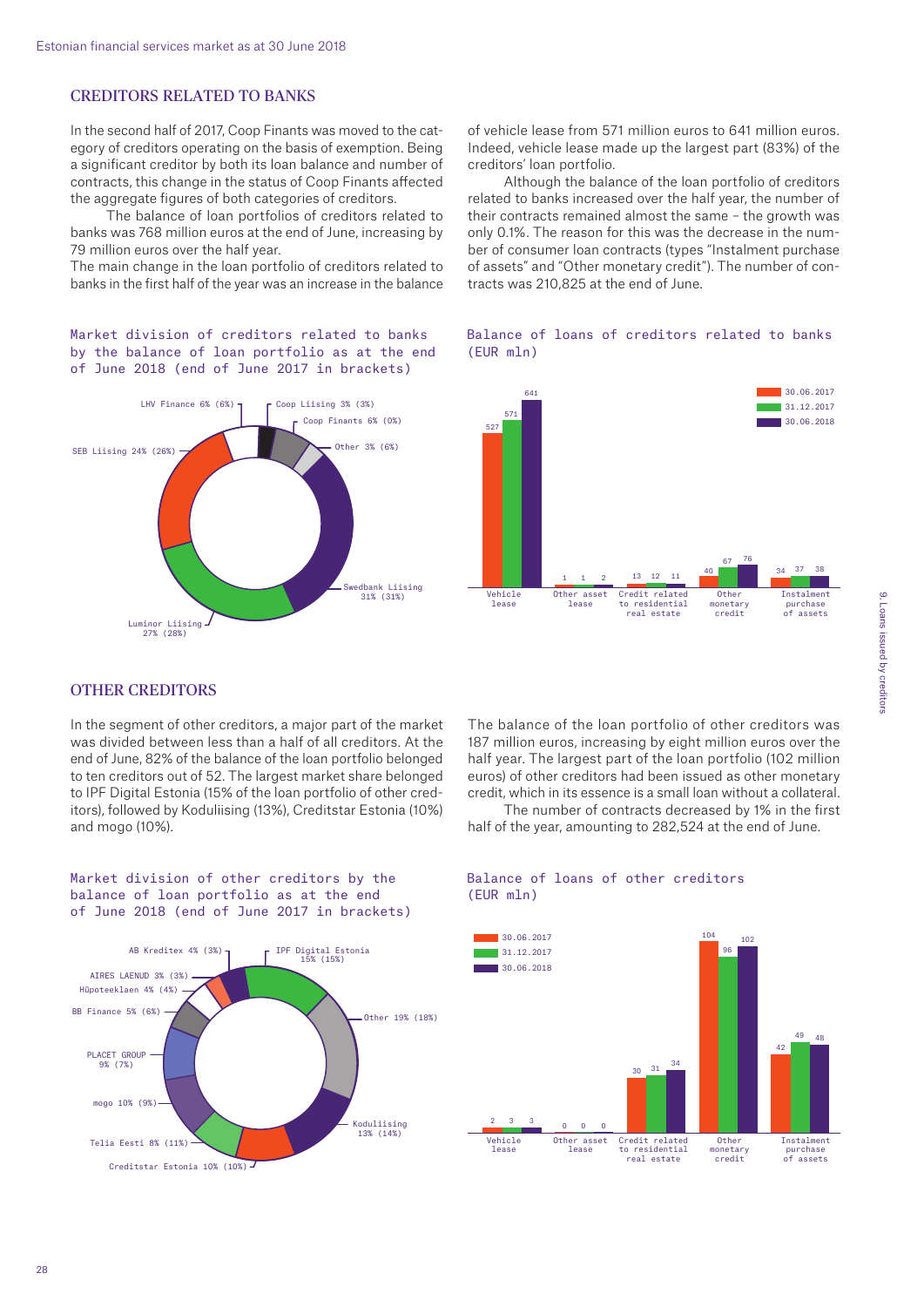# 9.1. Credit intermediaries

In addition to the consumer credit providers, credit intermediaries also operate on the market. While some years ago creditors were the main actors on the consumer credit market, currently the number of applications for authorisations of credit intermediaries has considerably grown. Eight credit intermediaries with the corresponding authorisation operated on the market as at the end of June 2018 and four of them were active. The turnover of the four credit intermediaries totalled 6.3 million euros at the end of June.

Omaraha OÜ held the largest market share among credit intermediaries (82%) at the end of June. It was followed by Ühisraha OÜ (14%).

The total of 10,129 consumer credit contracts were intermediated. The largest share of the contracts was intermediated by Omaraha OÜ.

#### Turnover of creditors and credit intermediaries (EUR mln)

Credit intermediaries

Total creditors and credit intermediaries